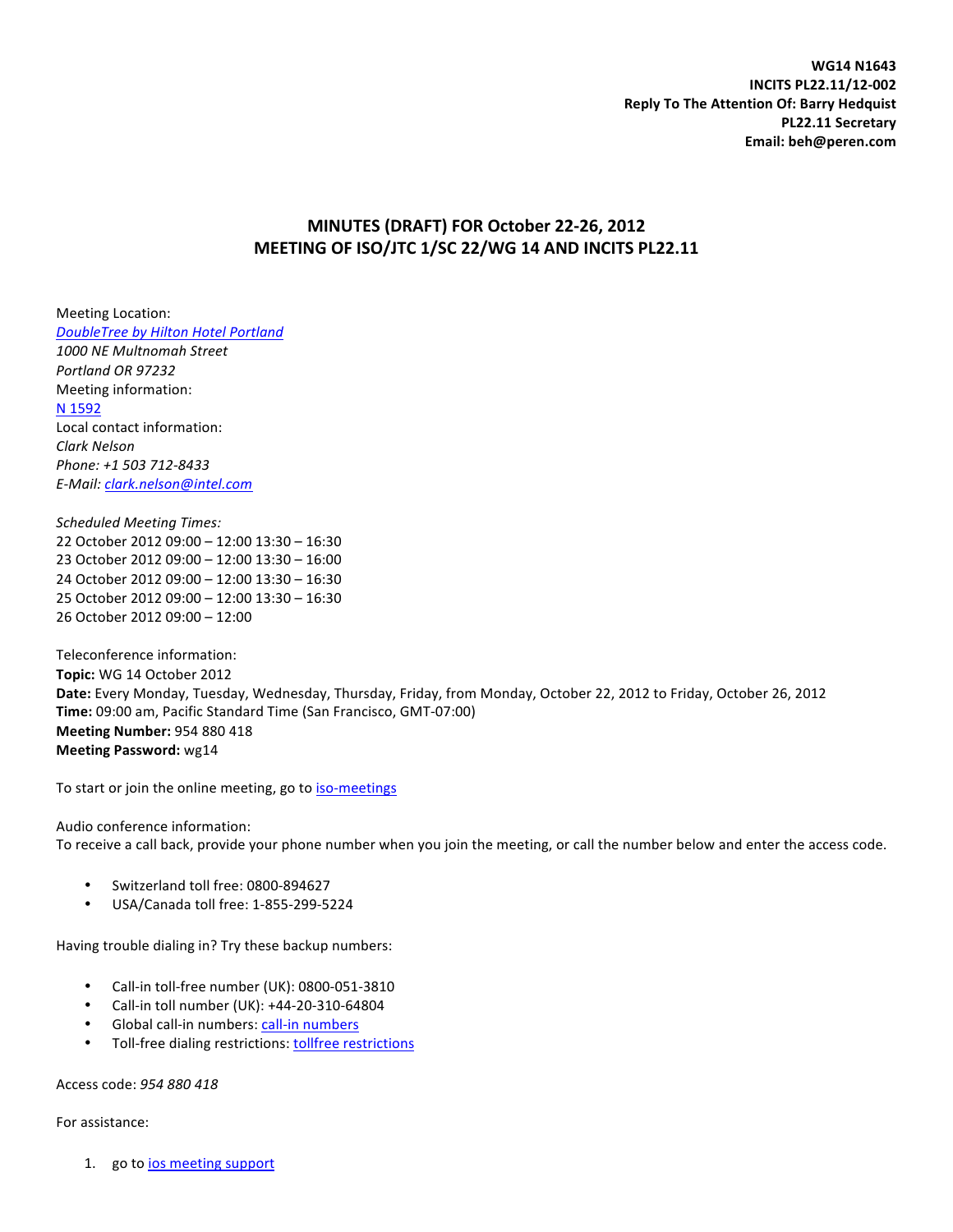2. On the left navigation bar, click "Support".

To add this meeting to your calendar program (for example Microsoft Outlook), click this link: iso meeting to calendar

To check whether you have the appropriate players installed for UCF (Universal Communications Format) rich media files, go to ios meeting diagnostics

http://www.webex.com/

# **1. Opening Activities**

# **1.1 Opening Comments (Nelson, Benito)**

John Benito and Clark Nelson welcomed us to the Doubletree by Hilton Hotel Portland, and described the meeting facilities. Several local restaurants are within walking distance of the hotel. Lunch break will be from 12:00-13:30. We are connected on WebEx to allow folks to call in. This meeting is hosted by ANSI and Intel Corporation. Refreshments are available in the hallway.

# **1.2 Introduction of Participants/Roll Call**

| <b>Name</b>           | <b>Organization</b>       | $M$ B         | <b>Comments</b>     |
|-----------------------|---------------------------|---------------|---------------------|
|                       |                           |               |                     |
| Dave Prosser          | Bloomberg                 | <b>USA</b>    |                     |
| John Benito           | <b>Blue Pilot</b>         | <b>USA</b>    | WG14 Convener       |
| <b>Jim Thomas</b>     | <b>Blue Pilot</b>         | <b>USA</b>    |                     |
| David Keaton          | CMU/SEI/CERT              | <b>USA</b>    | PL22.11 Chair       |
| <b>Robert Secord</b>  | CMU/SEI/CERT              | <b>USA</b>    |                     |
| Daniel Plakosh        | CMU/SEI/CERT              | <b>USA</b>    |                     |
| Roger Scott           | Coverity                  | <b>USA</b>    |                     |
| Daniel Plakosh        | CMU/SEI/CERT              | <b>USA</b>    |                     |
| Tana L. Plauger       | Dinkumware, Ltd           | <b>USA</b>    |                     |
| P. J. Plauger         | Dinkumware, Ltd           | <b>USA</b>    |                     |
| Rajan Bhakta          | <b>IBM</b>                | Canada        | HoD - Canada        |
| Clark Nelson          | Intel                     | <b>USA</b>    |                     |
| <b>John Parks</b>     | Intel                     | <b>USA</b>    |                     |
| Robert Geva           | Intel                     | <b>USA</b>    |                     |
| Marius Cornea         | Intel                     | <b>USA</b>    |                     |
| Mike Hennell          | LDRA                      | <b>USA</b>    |                     |
| Clive Pygott          | <b>LDRA</b>               | <b>USA</b>    |                     |
| Douglas Walls         | Oracle                    | <b>USA</b>    | HoD-USA, PL22.11 IR |
| Darryl Gove           | Oracle                    | <b>USA</b>    |                     |
| Deepankar Bairayi     | Oracle                    | <b>USA</b>    |                     |
| Liang Chen            | Oracle                    | <b>USA</b>    |                     |
| <b>Barry Hedquist</b> | Perennial                 | <b>USA</b>    | PL22.11 Secretary   |
| <b>Tom Plum</b>       | Plum Hall, Inc.           | <b>USA</b>    |                     |
| Fred Tydeman          | <b>Tydeman Consulting</b> | <b>USA</b>    |                     |
| <b>Blaine Garst</b>   | Self                      | <b>USA</b>    |                     |
| <b>Bill Seymour</b>   | Seymour                   | <b>USA</b>    |                     |
| Larry Jones           | <b>Siemens</b>            | <b>USA</b>    | WG14 Project Editor |
| Jacob Navia           | Self                      | <b>FRANCE</b> |                     |
|                       |                           |               |                     |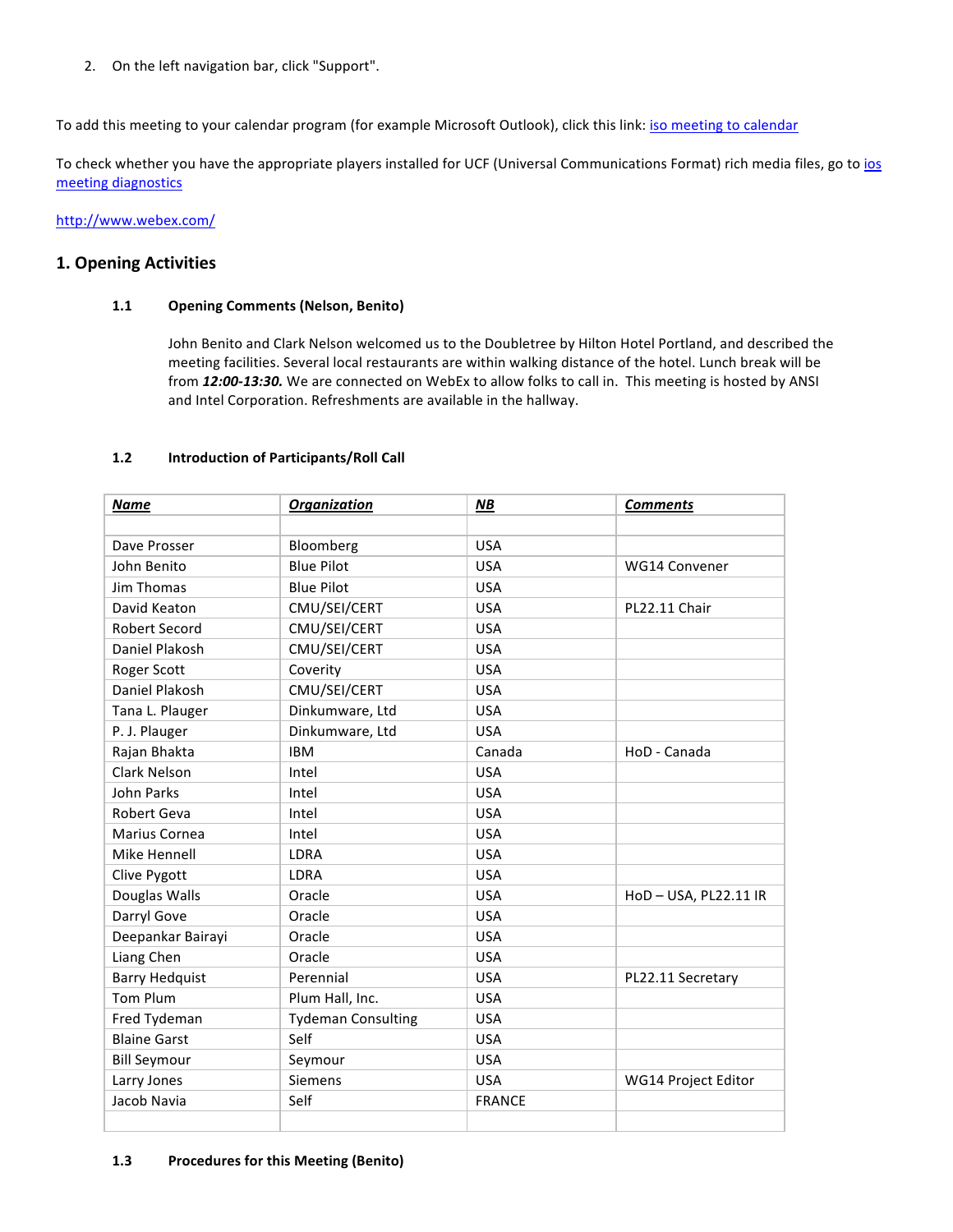The Meeting Chair, John Benito, WG14 Convener, announced the procedures are as per normal. Everyone is encouraged to participate in straw polls.

Straw polls are an informal mechanism used to determine if there is consensus within the meeting to pursue a particular technical approach or even drop a matter for lack of consensus. Participation by everyone is encouraged to allow for a discussion of diverse technical approaches. Straw polls are not formal votes, and do not in any way represent any National Body position. National Body positions are only established in accordance with the procedures established by each National Body.

INCITS PL22.11 members reviewed the INCITS Anti-Trust Guidelines at:

http://www.incits.org/inatrust.htm.

All 'N' document numbers in these minutes refer to JTC1 SC22/WG14 documents unless otherwise noted.

Emphasis for this meeting is to consider defect reports and future Technical Specifications for WG14.

Barry Hedquist, PL22.11 Secretary, is the Recording Secretary for the meeting.

# **1.4 Approval of Previous Minutes (Kona) (N 1604).**

Several comments for typos, etc.

Minutes were modified per editorial changes and approved.

Final Kona Minutes are N1642

#### **1.5 Review of Action Items and Resolutions (Hedquist)**

ACTION: Convener to process an NP (NWI) through SC22 for a Technical Specification: Floating-Point Extensions for C: Part 1, Binary floating-point arithmetic. DONE. Presented at SC22 Plenary. Proposed NP is on the Wiki.

ACTION: Convener to request N1598 be processed as needed. Also make it a Defect Report, DR 411. Note: In the new procedures for ISO, there is no way to change an IS for simple errata. See 2.10.1 of the ISO/IEC Directives, Part 1. DONE

ACTION: Clark Nelson to write up some new words for DR 405. OPEN

ACTION: Clark Nelson to check with Hans Boehm to see it there was any discussion in WG21 (C++) on DR 406, and what, if any, resolution was reached. OPEN

ACTION: Clark Nelson to check into the status of the concepts in DR 407 within WG21. OPEN

ACTION: Willem, Blaine and Doug to work on further proposed words for DR 413.  $DONE - Blaine$  has a proposal on the Wiki, N1655.

#### 1.6 Approval of Agenda (N 1639).

Revisions to Agenda: Updated

Added Items: None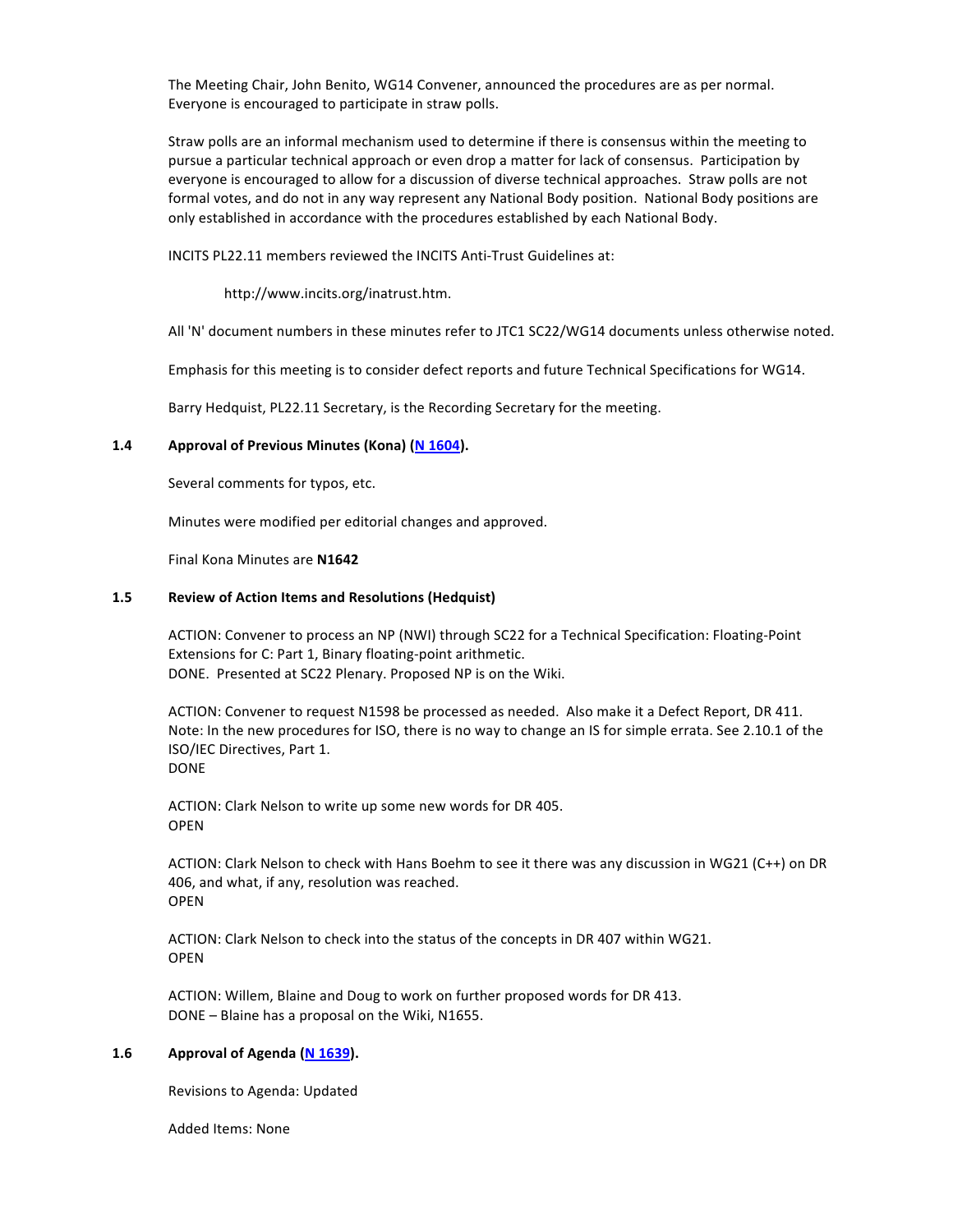Deleted Items: None

Agenda approved by unanimous consent.

# **1.7 Identify National Body Delegations** US, Canada

#### 1.8 **Identify PL22.11 voting members**

See PL22.11 TAG Minutes, following these minutes. 14 of 16 members present.

# **2. Reports on Liaison Activities**

# **2.1 SC 22**

# **2.2 PL22.11/WG 14 (Benito, Keaton, Walls)**

# **2.3 PL22.16/WG 21 (Plum)**

WG21 met last week. Asked if C, WG14, had an opinion had an opinion on constexpr. WG21 has not settled the issue. WG21 plans on putting out an Amendment to their Standard in 2014 that will consist of corrigenda and a small collection of new features. We need to stay on top of this. Same is true for issues approved by the Core Working Group, since all of them are being treated as corrigenda to  $C++11$ .

PL22.16 took a meeting vote to recommend a US position to the INCITS/EB on two Technical Reports in systematic review. The US voted to withdraw the TR on Library Extensions, and Confirm the TR on C++ Performance.

There was considerable discussion on UTF character sets. There is ongoing work, but no conclusions yet.

We may want to look at the work going on in a future C++ TS being developed on File System support, as well as the work in Numerics.

Further discussion lead to a conclusion that WG14 participants that normally attend WG21 meetings should be assigned specific areas to monitor for  $C/C++$  compatibility issues.

Tom Plum, Plum Hall (US) - Core, Evolution, Modules (SG 2), Numerics (SG 6) and Transactional Memory (SG 5).

Bill and Tana Plauger, Dinkumware (US), Library, File System (SG 3).

Clark Nelson, Intel (US), Core, Concurrency.

Bill Seymour, self (US), Library, Database, Numerics (SG 6)

Barry Hedquist, Perennial (US), Evolution, Networking (SG 4)

# **2.4 PL22 (Plum)**

PL22 meets twice a year via teleconference. Next teleconference will be in June 2013. See Tom Plum, PL22 Chair, for details.

#### **2.5 WG 23 (Benito)**

Revision to their TR will be published soon with bindings to several languages, Meets in conjunction with SC22 plenary, and others.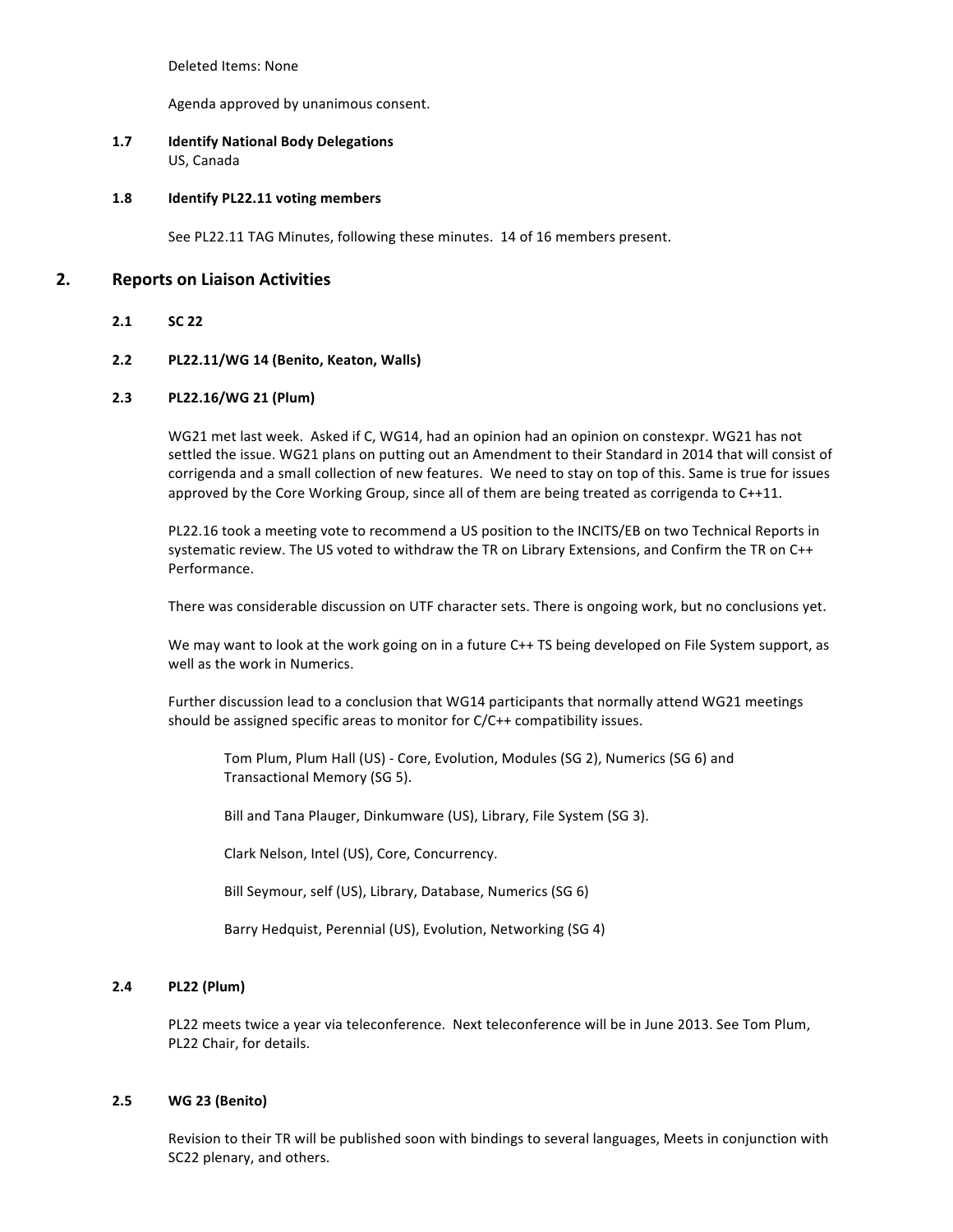# **2.6 MISRA C (Montgomery)**

Mike and Clive reported that the document for the latest release has been reviewed, and is now in final editing. The new MISRA C is based on C99. Expect publication in 2012

# **2.7 Floating-point SG (N 1616)** (Thomas)

The Study Group continues to work on a C binding for IEEE 754-2008 / IEC 60559:2011, to be delivered as a five-part Technical Specification. Teleconferences are held monthly, along with email discussions and wiki postings. Two documents were included in the pre-Portland mailing:

N1631 – Part 1, Binary Floating Point N1632 - Part 2, Decimal Floating Point

For further information, contact Jim Thomas.

# **2.8 Other Liaison Reports - none**

# **3. Teleconference Meeting Reports**

3.1 Report on any teleconference meetings held (Benito)

June – meeting to handle comments for Secure Coding, republished the document, reviewed again, and is on the agenda for this session.

# **4. Future Meetings & Mailings**

#### **4.1 Future Meeting Schedule**

- Spring  $2013 23 26$  April 2013, Delft, NL starts on a Tuesday Friday (see N 1240)
- Fall 2013 Chicago, IL, USA, Sept 23 Oct 5, 2013, with WG21. Exact split is TBD.
- Spring  $2014 -$  OPEN
- Fall  $2014 St.$  Louis  $-$  Dates TBD.

#### **4.2 Future Mailings**

- Post Portland 19-November-2012
- Pre Delft 26-March-2013

# **5. Document Review**

Several of the documents listed here are proposed Defect Reports (DR). Documents that were accepted as Defect Reports were give a DR number. Further discussion of the document as a Defect Report can be found in Section 6, Defect Reports.

#### **1. N1614** *Typos in 6.27 Threads <threads.h>* (Plum)

N1614 is a proposed Technical Corrigenda (DR 414) for 7.26.4 for two items:

7.26.1;  $p5.$  mtx\_plain, and 7.26.4.2;  $p2$ , mtx\_init (should this be two DRs?)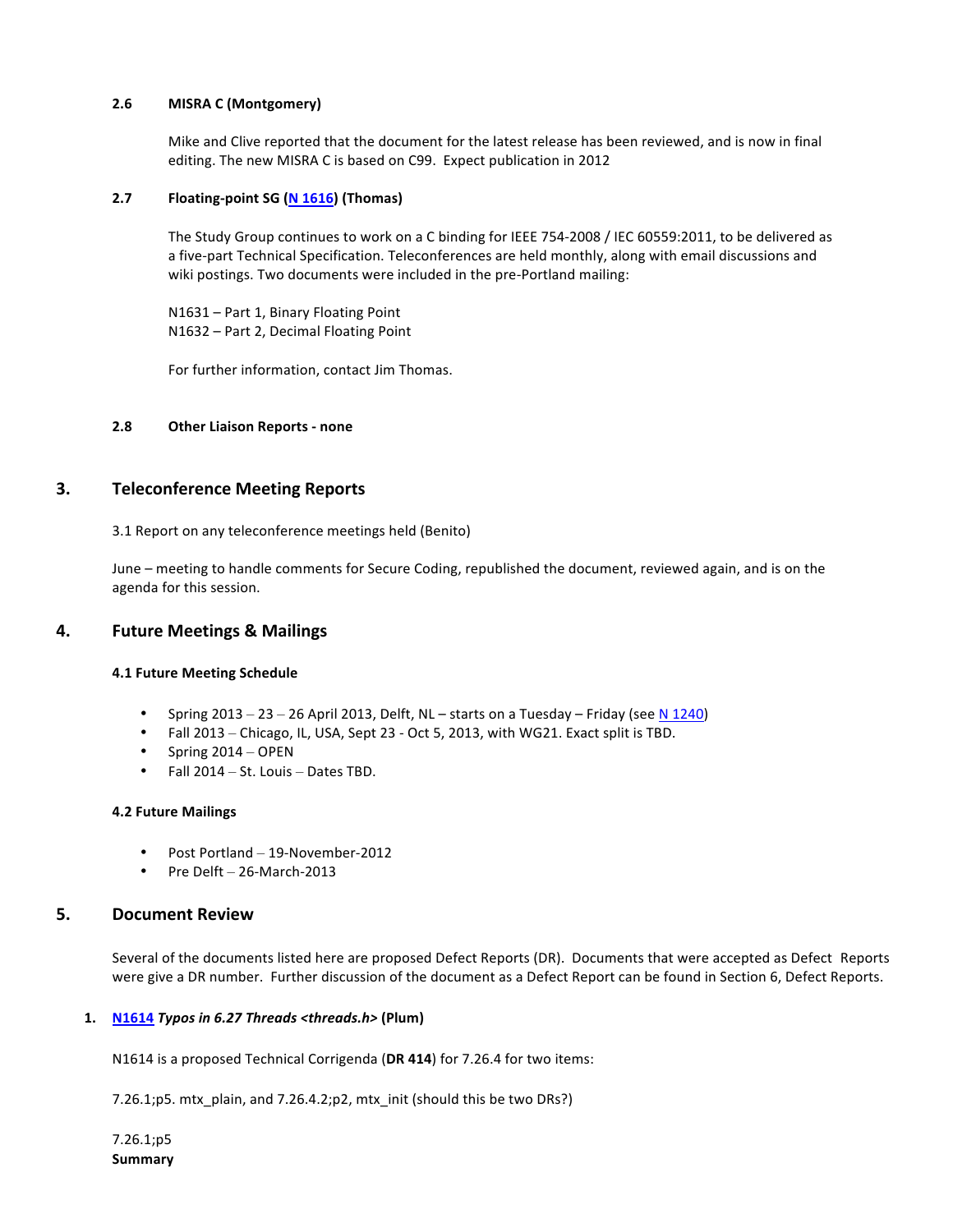#### The enumeration constants are

#### **mtx\_plain**

which is passed to mtx\_init to create a mutex object that supports neither timeout nor test and return; the "test and return" is referring to **try\_lock**, try\_lock is not optional, therefore the "test and return" should be removed.

#### **Suggested Technical Corrigendum**

Change 7.26.1 paragraph 5 to 

The enumeration constants are **mtx\_plain** which is passed to **mtx\_init** to create a mutex object that does not support timeout;

#### 7.26.4.2;p2

#### **Summary**

In 7.26.4.2 paragraph 2 

The **mtx\_init** function creates a mutex object with properties indicated by type, which must have one of the six values: mtx\_plain for a simple non-recursive mutex, mtx\_timed for a non-recursive mutex that supports timeout, **mtx\_plain | mtx\_recursive** for a simple recursive mutex, or mtx\_timed | mtx\_recursive for a recursive mutex that supports timeout.

There are not six values listed, "six" should be changed to "these".

#### **Suggested Technical Corrigendum**

Change 7.26.4.2 paragraph 2 to The **mtx\_init** function creates a mutex object with properties indicated by type, which must have one of the these values:

#### **2. N1617** *Missing divide by zero entry in Annex J.2* (Seacord)

N1617 is a proposed Defect Report (DR 415) stating that a specific undefined behavior in the body of the Standard  $(6.5.5;p6)$  is not included in Annex J.2, and should be added.

#### **Suggested Technical Corrigendum**

Add a bullet with the following text to J.2 after bullet 45

If the quotient  $a/b$  is not representable, the behavior of both  $a/b$  and  $a/b$  is undefined (6.5.5).

#### **3. N1624** *WD TS 17961, C Secure Coding Rules,* (Seacord)

N1624 is the Working Draft of a Technical Specification for C Secure Coding Rules, Dated 6/26/2012. Comments have been submitted on this draft.

#### **4. N1625** *A* container library for C (Navia)

N1625 is a proposal on adding a container library to the C Standard.

Does an existing implementation exist? Yes, and is freely available.

Jacob Navia is the compiler implementer, and presented his proposal.

Bill Seymour: Why do this in C? C is a good language that will be around for a long time. Having a container library can solve many problems for those who use C by providing facilities that do not exist today. C is not an "overcomplicated moving target" language.

Blaine sees the proposal as inventing objects. Does C need objects? Blaine does not think so. Is there a way to have a simple object system? Is there anything the language to do to help this out? This proposal does not address changes to the languages.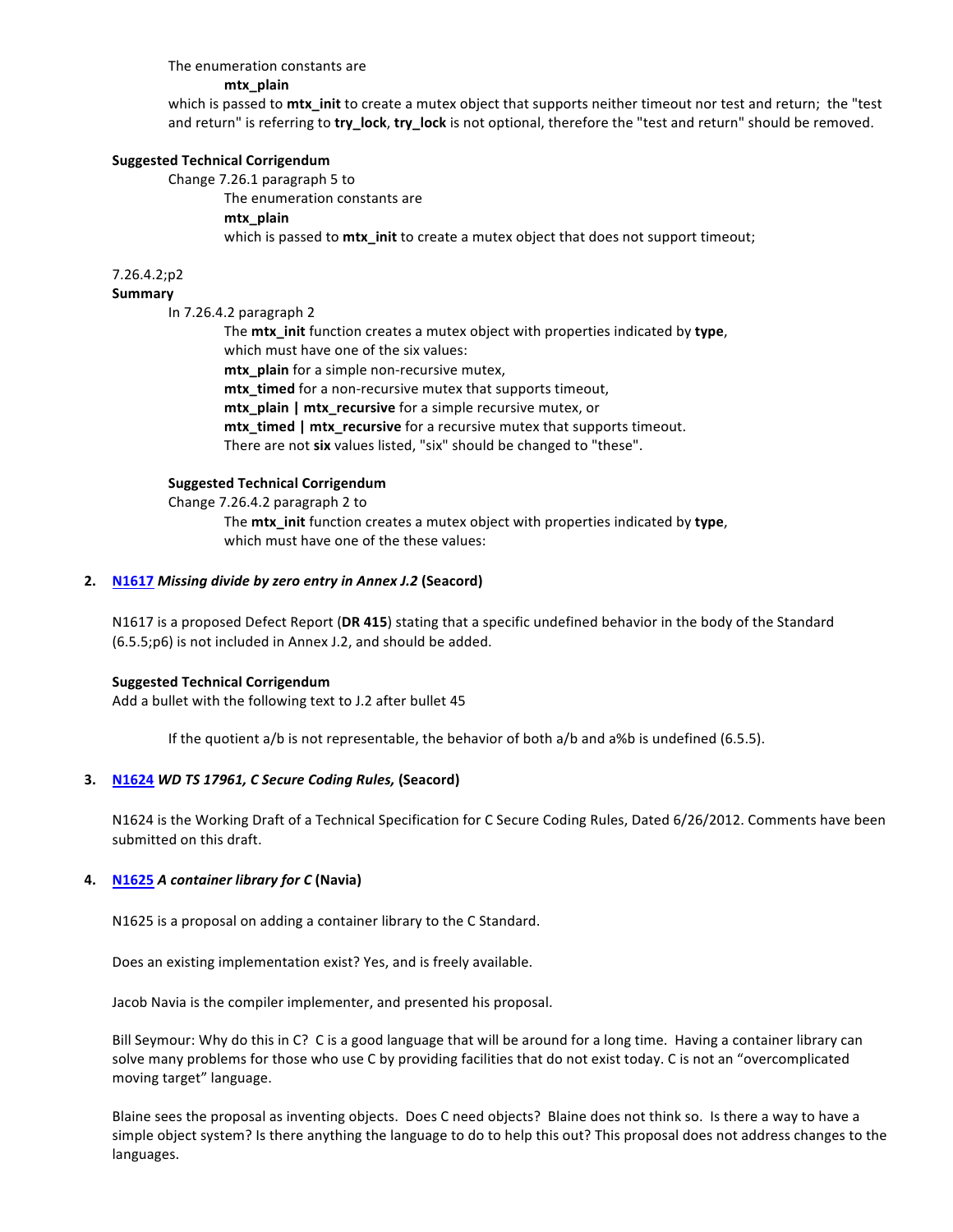David K is concerned about the implementation. If C++ can do this faster, why do it?

PJ: Since the implementation is freely available, why standardize it?

Rajan asked if Jacob would be willing to make this work a TS? Jacobs sees a real need to standardize it, and sees a lot of work still needed. He sees creating a standard as only a starting point to create a much better implementation.

Blaine believes it would be very difficult to implement this and get performance improvements from one compiler vendor to another w/o having language support.

Prosser points out that the proposal is really insufficient to do what he already does today.

Parks points out that for his environment, C and C++ need to be able to work together, and see this as a divergent path for his projects.

In general, the thrust of this proposal is to provide a C library for containers so that a user does not have to use  $C_{++}$ .

Should Jacob continue this work?

Blaine sees this as a good solution for those who do not want to use  $C++$ . It's a large library, and will have to meet other concerns, such as threading.

Roger: Is there a large audience in pure C solutions?

Clark: If this model becomes popular in the next ten years, that would be great, but we would like to see a demand before we jump into it.

Which comes first: A standard approach, or an existing market approach? Jacobs sees common approaches to problems such as this will not be adopted by the market without involvement by the Standards Committee. Everyone will continue to develop their own approach because there is no standard.

PJ points out that for practical purposes, most shops are using a mix of C and C++, and that is the most likely scenario going forward. More and more use of a mix of C and C++ is the trend being taken by industry. As such, there is not likely a large audience for a C only solution.

Jacob believes his approach can achieve the same performance as C++.

Parks is not convinced the market of C programmers is as concerned about this problem as much as they do about other problems we are working on.

Mike points out that his experience is that those who are writing in C only write in C.

In summary, most believe the proposal is very thorough and well thought out. The question is the value of doing something is C solely for the sake of providing a competing approach to C++ that can be used by those who prefer C over C++.

Do we want to encourage Jacob to continue working on this effort?

Are we willing to help with this work? Jacob cannot do all this work alone.

Are we interested in seeing this work progress? That implies we want to see it come back.

Straw Poll: Does the committee want to pursue a library based container proposal in the near term?

Yes - 4,  $No - 12$ , Abstain  $-3$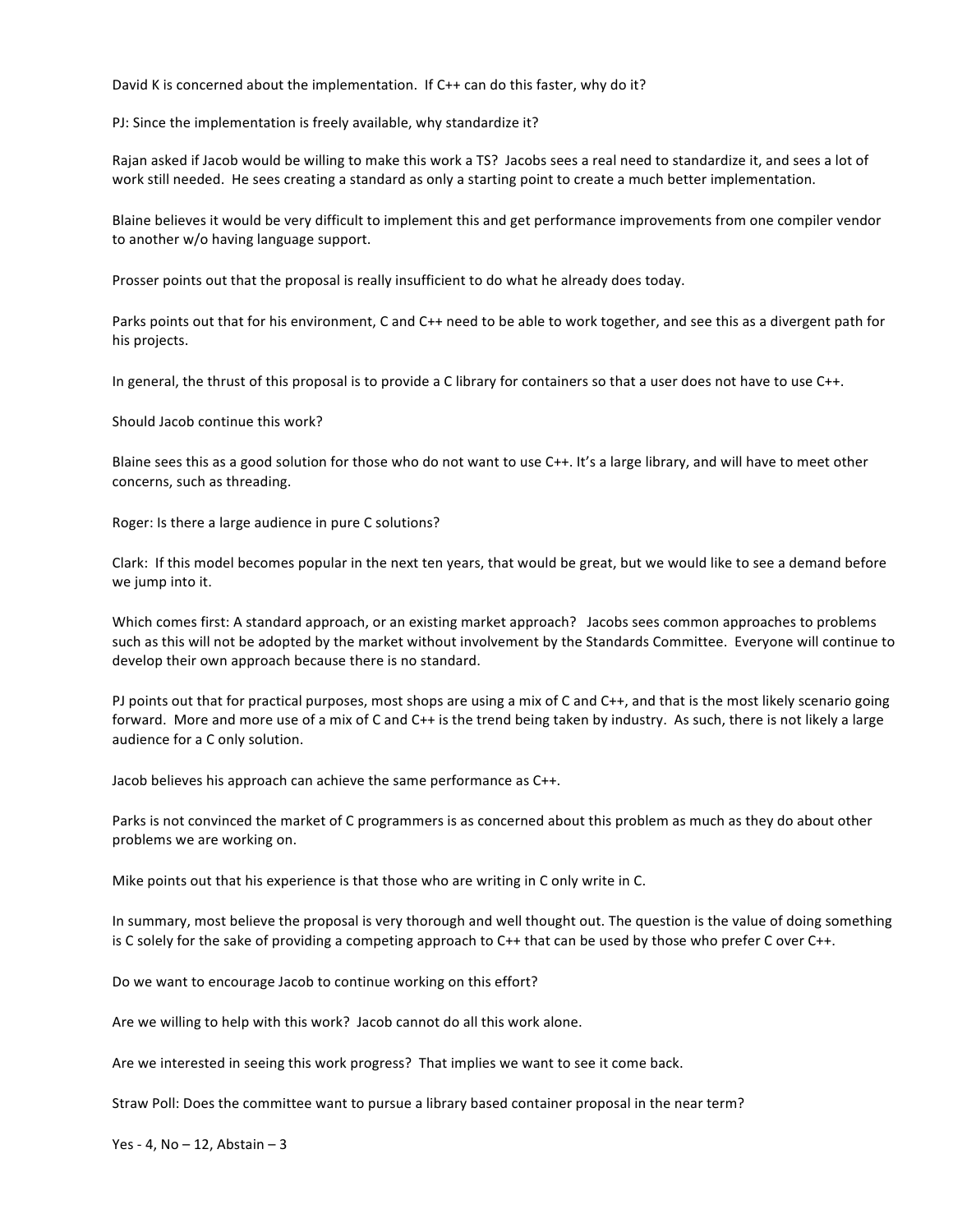#### 5. **N1626** *Convener's Report and Business Plan (Benito)*

This report was given at the SC22 Plenary. No questions or comments.

6. N1627 *Proposed defect report regarding tss* t (Shepherd)

N1627 is a Proposed Defect Repot (DR 416), stating that the Standard does not specify if, or when, destructors for thread specific data keys, created with tss\_create, are invoked, and proposes to resolve that by aligning the behavior with that specified in POSIX for pthread key t

Q: Is the lack of specifics intentional? How does this affect C++ compatability? See DR 416 discussion.

7. N1628 Missing entries in Annex J (Benito)

N1628 is a propose Defect Report (DR 417) that identifies instances of implementation defined, undefined and unspecified behavior listed in the body of the C Standard but missing in Annex J.

# **Suggested Technical Corrigendum**

Change bullet 42 of J.1 to:

 $-$  The order and contiguity of storage allocated by successive calls to the **calloc**, malloc, realloc, and aligned alloc functions (7.22.3). 

Change bullet 43 of J.1 to:

 $-$  The amount of storage allocated by a successful call to the calloc, malloc, realloc, or aligned\_alloc function when 0 bytes was requested (7.22.3).

Change bullet 166 of J.2 to

 $-$  A non-null pointer returned by a call to the calloc, malloc, realloc, or aligned\_alloc function with a zero requested size is used to access an object (7.22.3).

Change bullet 37 of J.3.12 to

— Whether the **calloc**, **malloc**, **realloc** and **aligned\_alloc** functions return a null pointer or a pointer to an allocated object when the size requested is zero (7.22.3).

8. N1629 *Discussion on DR 410: f(inf)* is inf being a range error (Tydeman)

N1629 presents a number of issues to consider regarding DR 410.

9. N1630 *Recommendations for math library implementers* (Tydeman)

N1630 is a set of recommendations to implementers of math libraries. This is a proposal.

Fred presented N1630, and he believes it is a defect in the C Standard. It adds nothing new. It's all recommended practice. Others don't see a body of recommended practice as a defect report. Such work could be applied to the entire Standard. There is no support for this as a DR.

10. N1656 Floating-point extensions for C - Part 1: Binary floating-point arithmetic (Thomas)

N1656 is an update to N1631, and was presented by Jim Thomas.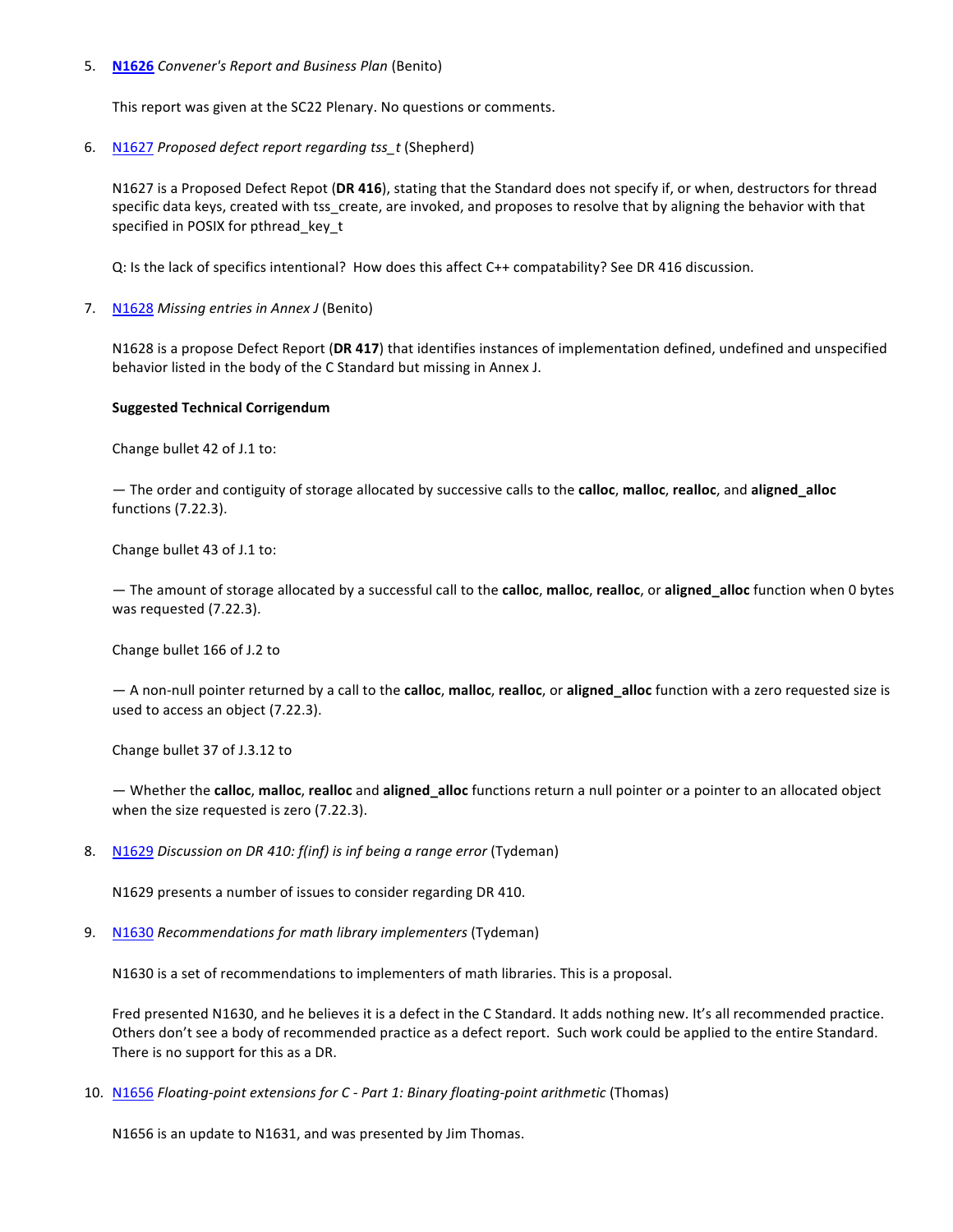#### **Notes for N1656 presentation.**

Numbered paragraphs for inclusion in C11.

Added line numbering.

Minor corrections and clarifications.

Content changes ...

p7: Changed conformance macro form **\_\_STDC\_IEC\_60559\_\_ to \_\_STDC\_IEC\_60559\_BFP**\_\_

p7: Added conformance for freestanding implementations - by

- adding strfromflt function  $(10.2 p17)$  to numeric conversion functions in stdlib.h and
- requiring freestanding implementations to support numeric conversion function in stdlib.h

p7: Added want macro (and settled on the name) **\_\_STDC\_WANT\_IEC\_00000\_EXT1** where 00000 will be the ISO/IEC document number

p8: ISSUE 1: The 00000 in **\_\_STDC\_WANT\_IEC\_00000\_EXT1**\_\_ is to be replaced with the ISO/IEC TS number when it becomes available.

P8: ISSUE 2: Do we need a specification for the WANT macro along the lines of K.3.1.1 for **\_\_STDC\_WANT\_LIB\_EXT1\_\_**?

p11: Clarify that canonical-ness does not determine a separate value (TS 7.2, Std 5.2.4.2#5)

p11 and others: Replace misuses of "encoding" with "representation" or "value"

 $p13$ : Added references in Table  $1 -$  Operation binding

p20: Recast specification of calls affected by constant rounding directions (per discussion with DP and DG)

Table 2 for which macro replacement has not been suppressed (Std 7.6.1a#5)

For goal to allow implementations to support signaling NaNs (and so declare by defining FE\_SNANS\_ALWAYS\_SIGNAL in <fenv.h>) ...

various: Made some small changes to clarify whether certain operations may (and do if FE\_SNANS\_ALWAYS\_SIGNAL is defined) or are not allowed to raise "invalid" for signaling NaN operands (JM comment)

- comparison operations may
- negate, fabs, copysign, totalorder, totalordermag, inquiry macros (including new iszero) are not allowed to

p30: Renamed math rounding direction macros, e.g. FP\_CEIL to FP\_INT\_UPWARD, so as not to suggest conversion to floating types.

p31: Clarified that math.h does not define intmax t and uintmax t, types returned by fromfp and ufromfp functions (JM comment)

Fixed or footnoted sample code regarding signaling NaNs

p26: round - added footnote saying this implementation doesn't satisfy FE\_SNANS\_ALWAYS\_SIGNAL

p33: fmax - avoid returning snan after invalid signal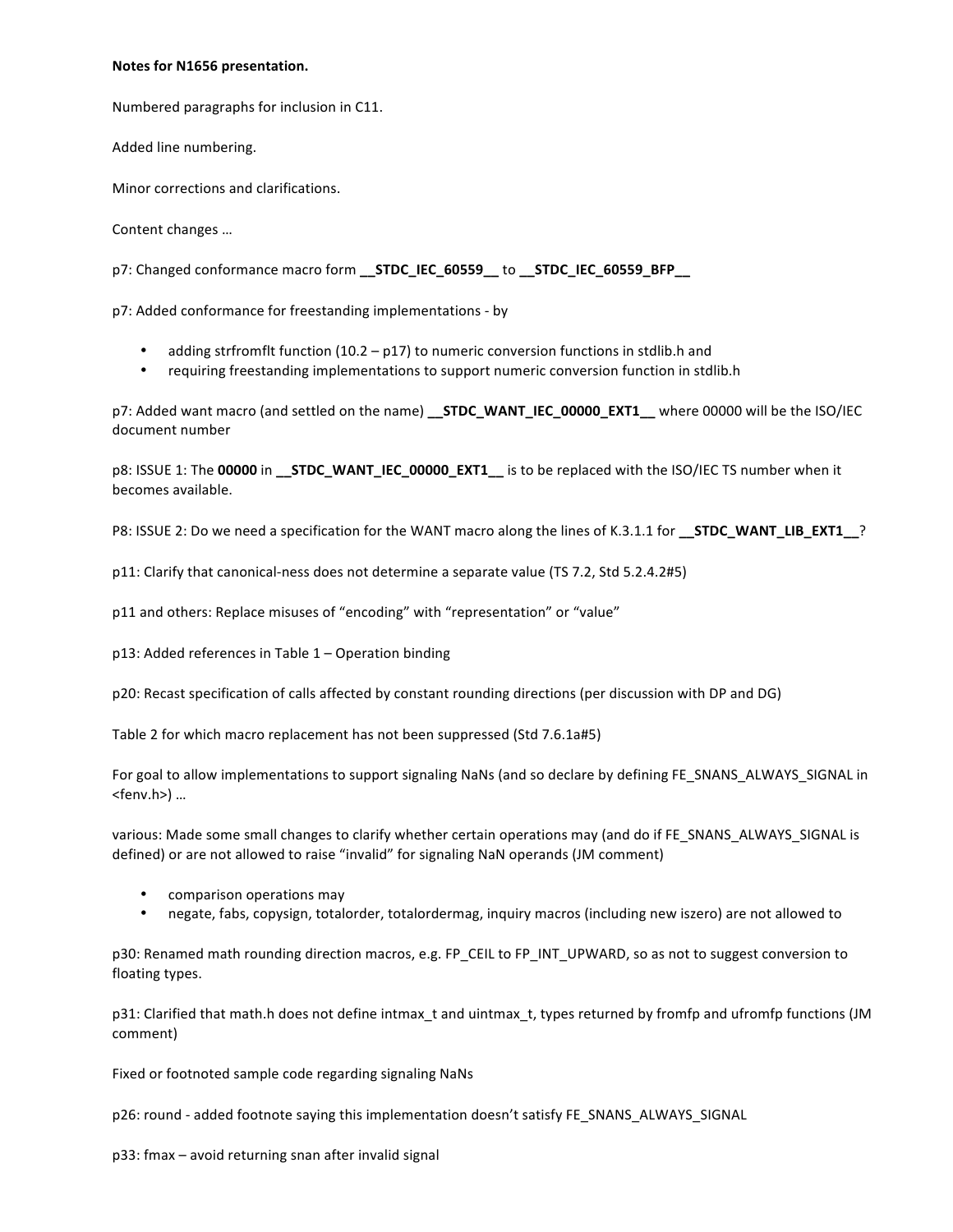p38: Fixed domain error spec for **isegsig** macro (7.12.14.7) by saying "a domain error occurs for the macro, as if a domain error occurred for a function (7.12.1)"

p40: Added iszero() macro (14.7), to assure IEEE-required non-signaling behavior

 $p46$ : Added specification to <tgmath.h> (16.0) to

- handle new functions introduced by Part 1
- clarify that tgmath macros are affected by constant rounding directions
- give sample implementation for type-generic cbrt that handles constant rounding directions

Tom: Do signaling Nans trap? No, by default.

Benito – there are a number of editorial things that need to be done to this document prior to sending it out as a NWI. Given that, are we comfortable with the content as something we are ready to send out, or do we want a review. Move forward.

#### **11. N1657** *Floating-point extensions for C - Part 2: Decimal floating-point arithmetic* (Thomas)

N1657 is an updated version of N1632, a prior draft of a Technical Specification for Decimal Floating Point – Part 2, Decimal Floating-point arithmetic. Note: The internal doc number on this doc is N1648, which is in error.

Tom raised a general issue about C++ compatibility w.r.t. Part 1, and Part 2, simply to raise this as a potential issue with  $WG21 (C++)$ .

Notes for N1657 presentation:

Part 2 of TS – will supersede decimal FP TR.

Used same ISO template as for part 1, copied in the content from decimal FP TR.

Will note significant changes from the TR - will refer to pdf page numbers.

Hope that with changes based on responses document will be ready for detailed review at or shortly after next meeting. About 90% of the final content is here.

Showed old text for each change; updated to refer to new standards (C11, IEC 60559:2011), and made several editorial clarifications.

Added new IEC 60559 features and interfaces.

P7: Retained same conformance and want macros.

- conformance macro defined with date
- compatible with old TR
- style not consistent with Part 1 There was some general discomfort with that approach, and the SG was asked to consider making it consistent.

p17: Do we need a specification for the WANT macro along the lines of K.3.1.1 for **\_\_STDC\_WANT\_LIB\_EXT1\_\_**?

P7: Required conformance to Part 1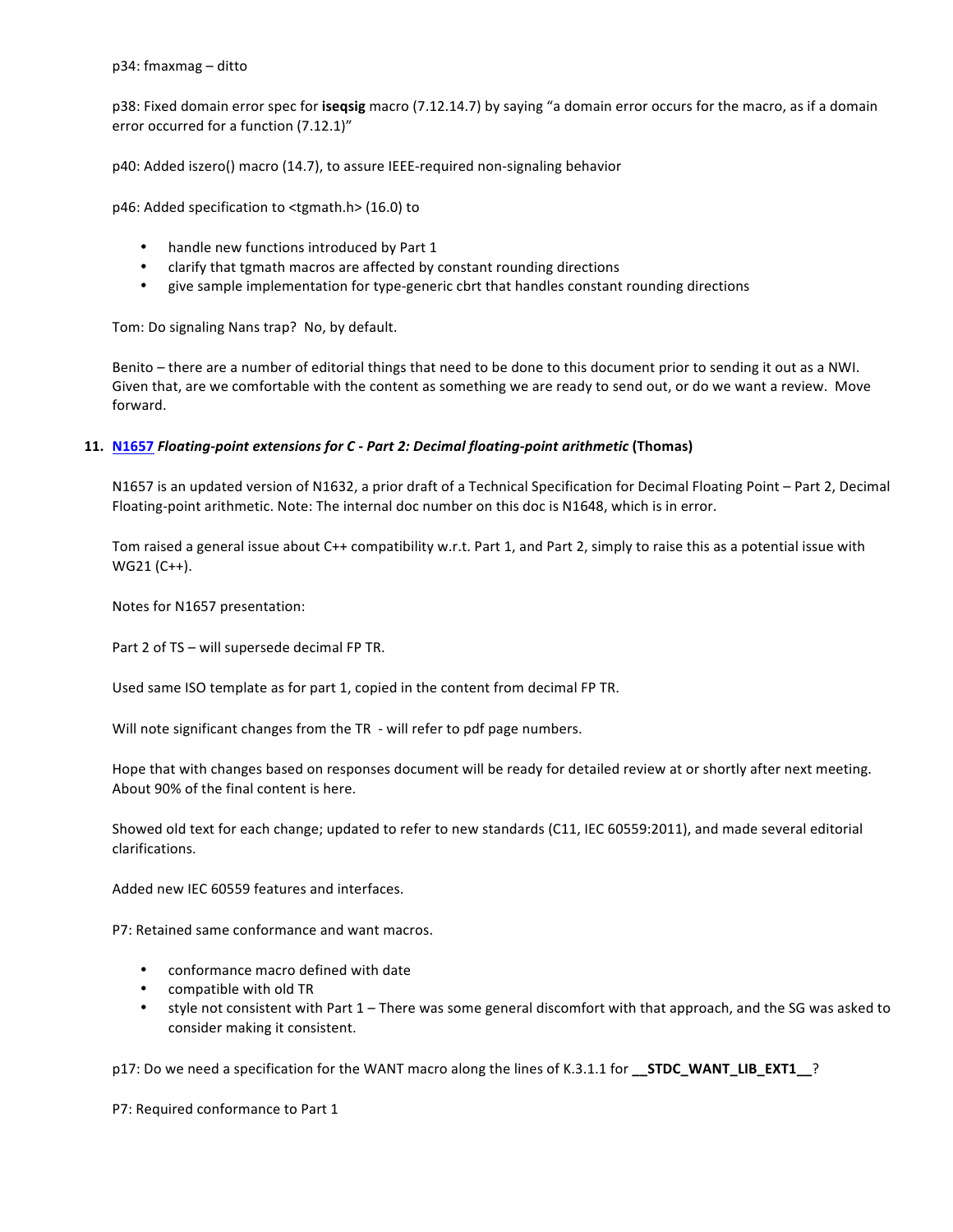- covers the type independent aspects of IEEE FP (exceptions, conversions with integer types, optimization, contractions, returns, NaN support)
- facilitates specifying conversions between decimal and binary formats
- implementation without Part 1 conformance can say they follow (adhere to) the specification for decimal FP in Part 2

Some general discussion on requiring conformance to Part 1, Binary Floating Point, in order to conform to Decimal Floating Point, Part 2. Why? There are general specifications contained in Part 1 that are required for Part 2. For expediency, those basic requirements are not repeated in Part 2. There is some general discomfort with that approach. The IEEE Standard allows for independent implementations, binary or decimal. Why aren't we? Vendors at this meeting seemed to be comfortable with this approach, but we should be aware that this as a potential issue. Possible use of an 'as if' rule by citing applicable sections of Part 1 should be considered

# p12: Changed DECN\_SUBNORMAL\_MIN to DECN\_TRUE\_MIN - to be consistent with C11

p12: Specified the complete operation binding for decimal by referring to the binding table in Part 1 and

• adding supplementary text as needed

# p13: ISSUE 1: Should we capture in C11 the IEC 60559 recommendation for implicit inexact conversion to integer type to raise the "inexact" exception? Would this conflict with conventions that assignments and casts are equivalent?

C11 does not refer to the 2011 version of 60559. Should this TS make that reference? Should implicit conversions raise an exception? Compilers will generally raise a diagnostic over implicit conversions, so, yes. Prosser – should we consider initialization an issue in this category as well? If the initialization is an "implicit conversion', is would be treated as such, an exception would be raised.

p15: Removed the FLOAT CONST DECIMAL64 pragma - error prone

p15: Removed the d and D suffixes for double – needed only because of pragma, conflicted with prior art

# *p17:* ISSUE 2: Do we need a specification for the WANT macro along the lines of K.3.1.1 for \_\_STDC\_WANT\_LIB\_EXT1\_\_? *Yes.*

P20: Added DEC SNANN signaling NaN macros

# *p26:* ISSUE 3: Should we change "If value is a decimal floating-point number, the exponent is an integral power of 10; otherwise it is an integral power of 2." to "If value is of generic floating type, the exponent is an integral power of 2. If value is of decimal floating type, the exponent is an integral power of 10"? Can we assume generic RADIX is not 10?

We don't know.

# *P27:* ISSUE 4: For ldexp, and scalbn below, should we change "A range error may occur" to "A range error may occur for *finite arguments"?* Waiting for WG14 resolution of same issue for corresponding functions in C11. TBD.

p29: Added types and functions for decimal re-encoding for DPD and BID encodings. DPD is Densely Packed Decimal, BID is Binary Integer Decimal, and are used by the decimal re-encoding functions.

p31: Added disambiguating specification and examples for printf a, A edge cases (where rounding is required and were precision is 0).

#### p37: ISSUE 5: Clause 12.8 needs to provide suggested changes to C11 tgmath.

# P37: ISSUE 6: The study group is still considering other issues with tgmath for decimal.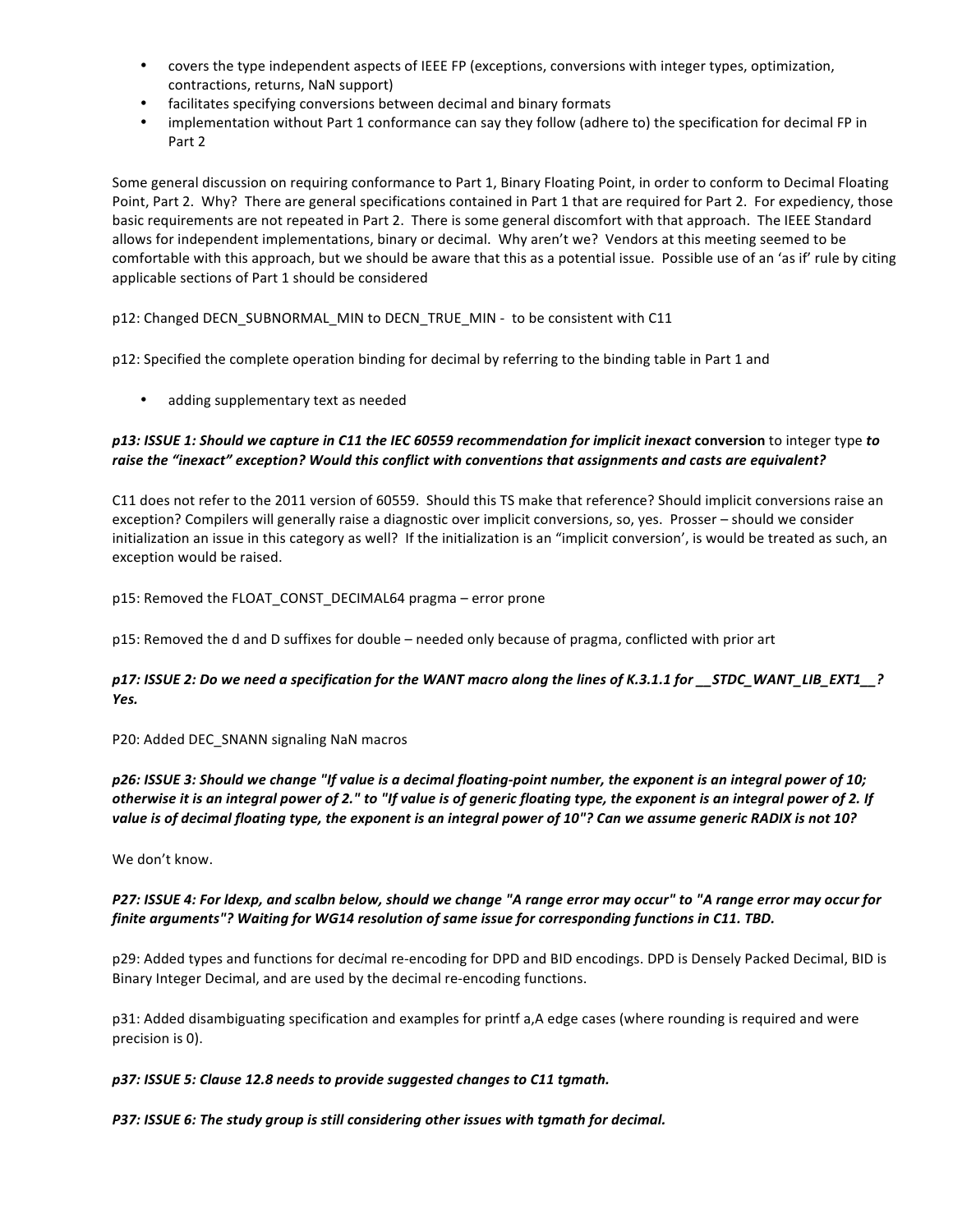# *P37:* ISSUE 7: We intend to add an example showing how generic selection can be used to define cbrt for tgmath to *handle decimal as well as generic FP types.*

P37: Added specification for quantum exponents (12.9)

# P38: ISSUE 8: We intend to add guidance for optimization that will preserve quantum exponents.

12. N1633 Possible defect report: fmod(0.,NaN) and fmod (NaN, infinity) (Tydeman)

N1633 is a proposed Defect Report, submitted by Fred Tydeman. The issues revolve around fmod() in Annex F.

#### Assigned **DR 418**

13. N1634 *Clarifying Memory Allocation* (Crowl)

N1634 states that the existing wording of the C Standard describing memory allocation lacks sufficient precision, and could result in the exclusion of macro-optimization of such allocation.

Clark led a discussion on this paper. Should allocations be clustered or divided up? Let implementations be smart about the way they do dynamic allocations.

Douglas: Oracle only likes the proposed change to 7.22.3, paragraph 2. They oppose the proposed change to 7.22.3;p1.

David K: Disagrees. The proposed change changes the meaning of what is intended.

Defer any action on this paper. We see no action to take at this time, and will wait until WG21 (C++), takes action.

ACTION: Clark to follow the disposition of N1634 in WG21 (N3433) and report such back to WG14.

14. N1635 What the heck is a "generic function"? (Walls)

N1635 is a proposed Defect Report citing a need to redefine the atomic type generic functions as type generic macros, and define the underlying functions to which such macros expand.

#### Assigned **DR 419**

#### 15. N1636 *Comments on N1624* (Walls)

N1636 is a set of comments on N1624, Draft TS 17961, C Secure Coding Rules, submitted by Douglas Walls. Most of the changes submitted were made to the draft.

Dave Prosser is concerned that the use of the term 'string' does not match the definition of string in the C Standard. Blaine Garst agrees. Dave Keaton will review the use of 'string'.

#### ACTION: Robert Secord to make the agreed to changes to N1624 for the next mailing.

#### ACTION: A small editing group review the edits made to N1624.

The editing group will consist of:

John Benito **Blaine Garst** David Keaton Dave Prosser Clive Pygott Robert Secord Willem Wakker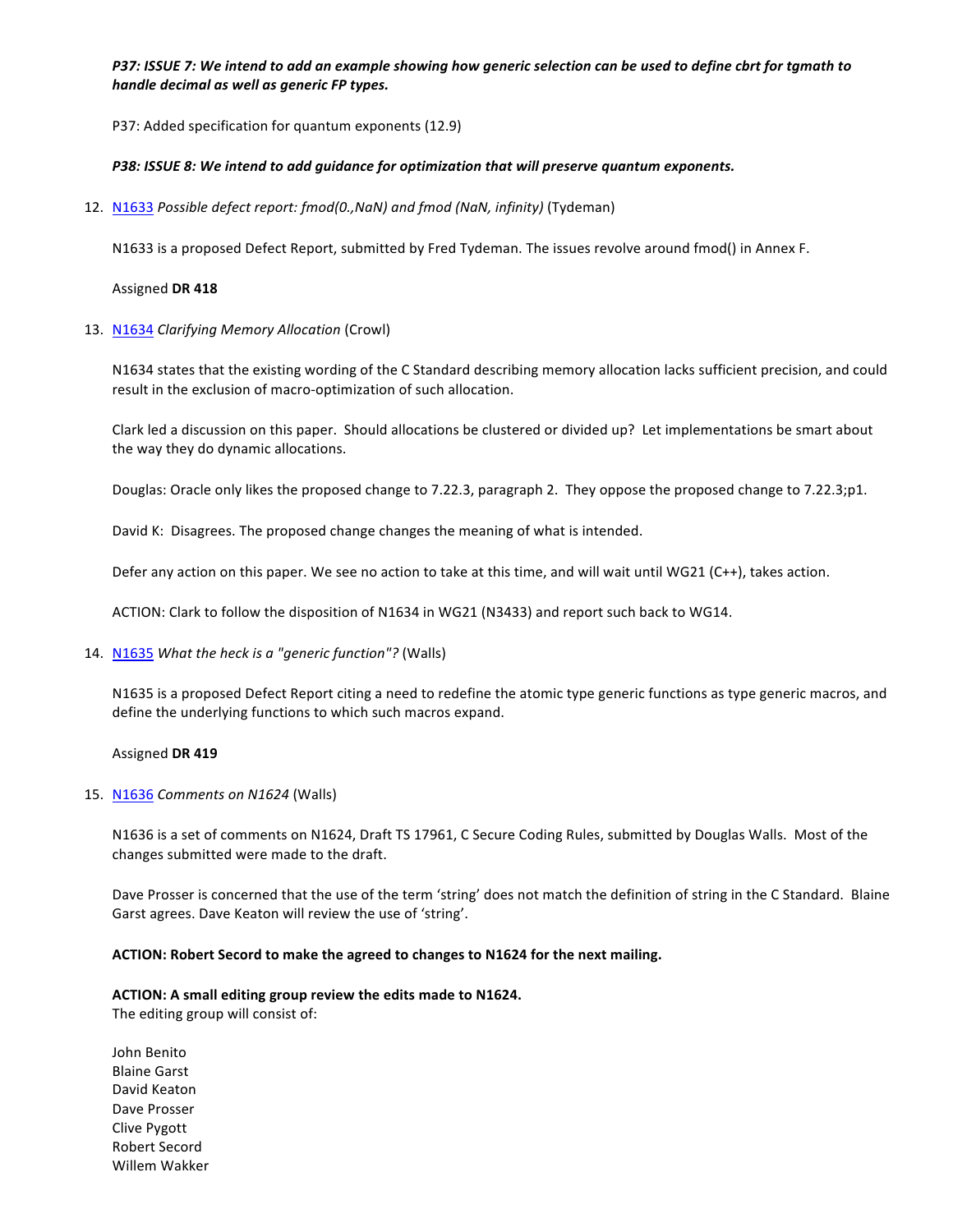# ACTION: Convener to either send the reviewed document to SC22 for PDTS Ballot, or not, as appropriate.

16. N1637 *Krevvers and Wiedijk Subtleties of the ANSI/ISO C standard* 

N1637 is a paper that states the C Standard does not allow Turing complete implementations; evaluation semantics does not preserve typing, and that no strictly conforming programs exist (i.e. the C Standard cannot guarantee a C program will not crash.)

17. N1638 *Updated WG 14 SD 1* (Benito)

N1638 is an update to the WG14 SD-1, Joint Meeting and Mailing Information.

18. N1644 New Work Item Proposal for C Binding to IEC 60559:2011

N1644 is a proposal for a New Work Item for a multi-part Technical Specification for a C Binding to the new Floating Point Standard, IEC 605599:2011.

19. N1645 Strict Fork-Join Parallelism

N1645 is a WG14 version of WG21 N3409, proposing new constructs for C++ to support the central constructs of parallel programming for C++ through extension to the C++ language. The paper is a 'strawman' and does not propose wording at this point.

Robert Geva, Intel, provided a presentation on C Language Constructs for Parallel Programming. In general, there are competing proposals, along with this, being considered in C++. The proposal calls for language support which can achieve performance improvements over library only approaches to parallelism. The slides will be available on the WG14 Wiki, and in the post-Portland mailing.

Tom believes it would be good for WG14 to move forward with this. Among competing proposals being considered in C++, only the Cilk proposals meet the union of C and C++. It meets the bar for market need.

A major CPU developer is producing ONLY multi-core CPUs. The need for parallel programming only goes away if CPU architectures revert to single-core. In terms of performance, there are no real metrics at this time that compare a library only implementation with a compiler supported approach, however, it is generally believed that a compiler (language) supported approach would have to produce better performance than a library only approach.

Blaine believe that O/S will evolve that will solve this problem. Who? We don't know of anyone working in this direction.

How would we approach freestanding? Accept the keywords and keep going.

Does the committee believe that parallelism is important and we want to work on it? That seems to be the case.

Clark – This is ether a good idea, or it isn't. Whether it's this proposal or some other proposal does not matter. This is something we should work on.

#### Straw Poll:

Do we want a formal proposal along the lines of the papers presented? (N1645, N1646).

 $yes - 18$  $no - 0$ abstain - 1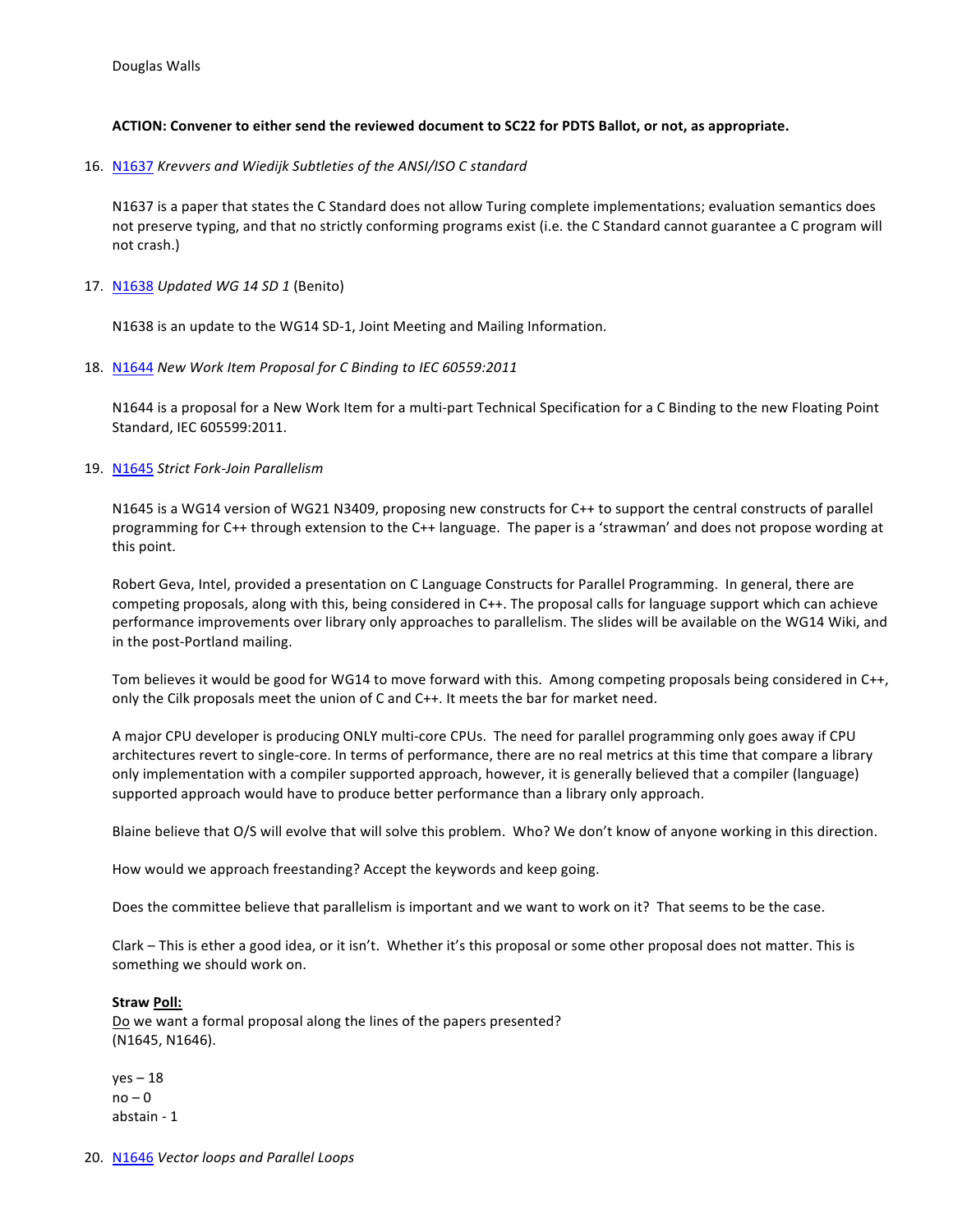N1646 is a proposal for two new language constructs, vector loops and parallel loops, submitted by Robert Geva. This proposal is in concert with a WG21 (C++) proposal (WG21/N3419) for language support for parallel programming. A Study Group has been established within WG21 to research C++ language support for parallel programming.

21. N1647 syntax error in specification of for-statement (Gustedt)

N1647 is a proposed Defect Report, submitted by Jens Gustedt, stating there is a syntax error in the specification of forstatement.

### Assigned **DR 420**

22. N1648 *initialization* of **atomic\_flag** (Gustedt)

N1648 is a proposed Defect Report, submitted by Jens Gustedt, stating that the intent of the C Standard to have atomic\_flag as a primitive cannot be achieved with the current semantic for initialization.

# Assigned **DR 421**

23. N1649 *initialization of atomic types* (Gustedt)

N1649 is a proposed Defect Report, submitted by Jens Gustedt, stating that the C Standard fails to specify the value of an atomic object if it is initialized by default.

#### Assigned **DR 422**

24. N1650 *Defect Report relative to N1570, underspecification for qualified rvalues* (Gustedt)

N1650 is a proposed Defect Report, submitted by Jens Gustedt, stating that rvalues with qualified types is underspecified throughout the C Standard.

#### Assigned **DR 423**

25. N1651 *underspecification* of **tss\_t** (Gustedt)

N1651 is a proposed Defect Report, submitted by Jens Gustedt, stating that tss\_t is underspecified. See also: N1627.

Assigned DR 424 – See also DR 416.

26. N1652 The order on *uintptr\_t* and void pointers should be compatible (Gustedt)

N1652 is a proposed Defect Report, submitted by Jens Gustedt, stating that the order on uintptr\_t and void pointers should be compatible.

This is a proposal, not a DR. We'll defer discussion until resubmitted as a proposal.

27. N1653 no specification for the access to variables with temporary lifetime (Gustedt)

N1653 is a proposed Defect Report, submitted by Jens Gustedt, stating there is no specification for the access to variables with a temporary lifetime. Should such access be Implementation Defined, or simply forbidden?

#### Assigned **DR 425**

28. N1654 *underspecification of thread functions with void return* (Gustedt)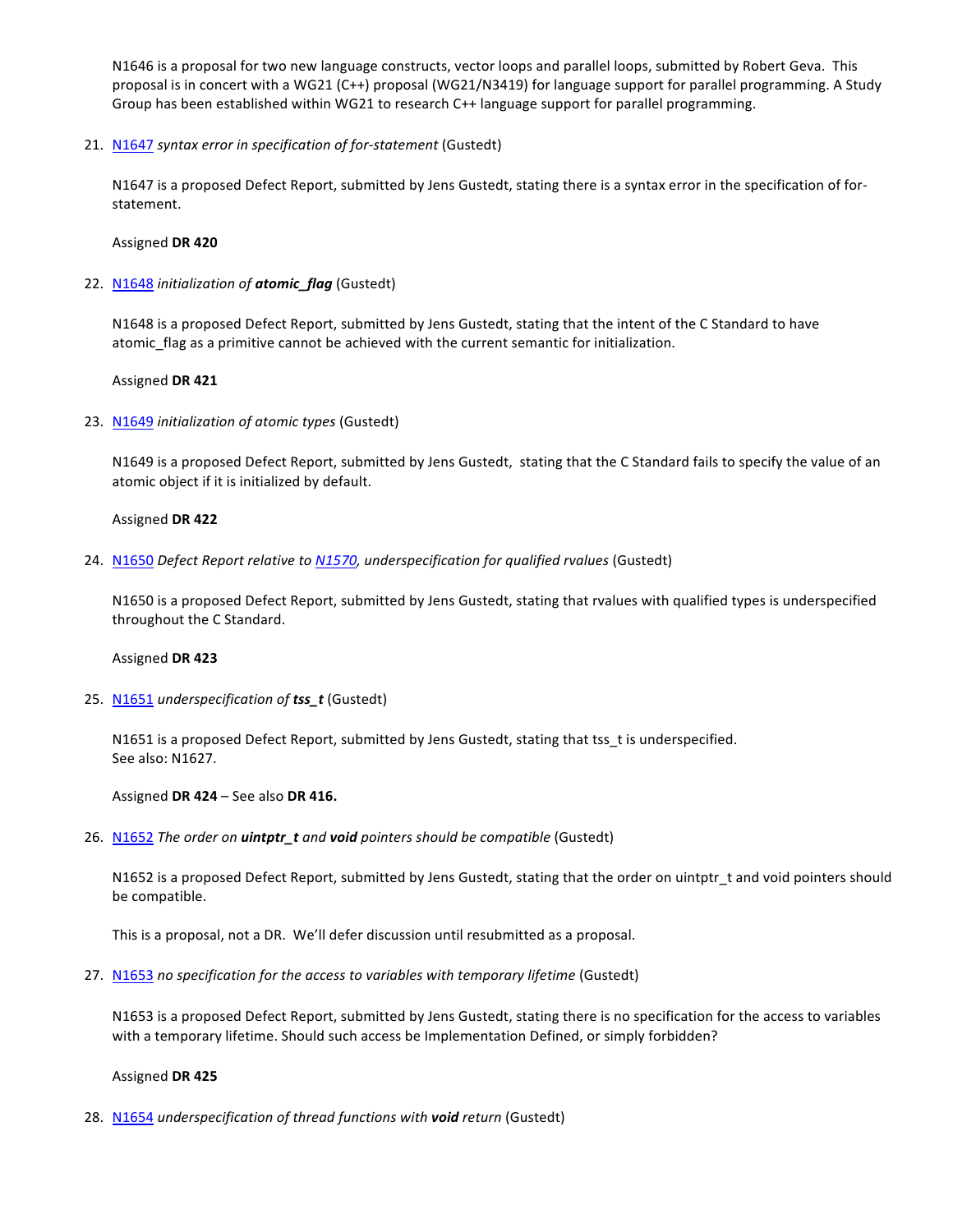N1654 is a proposed Defect Report, submitted by Jens Gustedt, pointing out that several thread functions in C11 do not have return values, implying that they cannot fail, while other implementations, such as POSIX, have return values for corresponding functions. The functions in question are: call once, cnd destroy, mtx destroy, tss delete, thrd yield.

This is a proposal, not a DR.

# **6. Defect Reports**

#### **6.1 Review Status**

The following DRs in REVIEW Status were either moved to Closed, or left in Review, as noted.

#### **DR 401 – CLOSED**

#### **DR 402 – REVIEW**

#### ACTION - Rajan and Blaine to write up words/diagrams for DR 402. There's a typo as well, p12 s/be para 22.

We reviewed a diagram by Rajan. Clark was responsible for translating the math into English.

If the value of B is not a value provided by X, it must be possible to find a value for Y, and B gets its value from Y. Rajan sees an interpretation of the existing words where an implementer could use Y to provide a value for B, when in fact it should have come from X. Blaine believes the existing proposed words in the DR better represent, in industry standard terms, the intent than the current words in the Standard. Clark and Rajan seem to agree the DR interpretation was never intended.

Clark suggests that we take the Suggested TC in the DR, move the DR to Review, and spend some time between now and the next meeting working with  $C++$  to find a way to further clarify them if we are able.

ACTION - Clark to examine the adoption of the Proposed TC words for DR 402, and tweek as needed.

#### **DR 403 – CLOSED**

#### **DR 404 – CLOSED**

#### **6.2 Open Status**

The following DRs in OPEN status were either moved to REVIEW, or left in OPEN, as indicated.

#### **DR 400 – REVIEW**

#### **DR 405 – OPEN**

#### **ACTION - Clark Nelson had an action to write words for this – DONE**

Add the following as  $7.26.4$  p1 and p2:

For purposes of determining the existence of a data race, lock and unlock operations behave as atomic operations. All lock and unlock operations on a particular mutex occur in some particular total order.

NOTE This total order can be viewed as the modification order of the mutex.

#### Straw Poll – Accept the words above as Proposed TC, leave OPEN.

#### **DR 406 - OPEN**

This item has also become WG21 Core issue 1466.

#### **DR 407 – OPEN**

**Committee Discussion**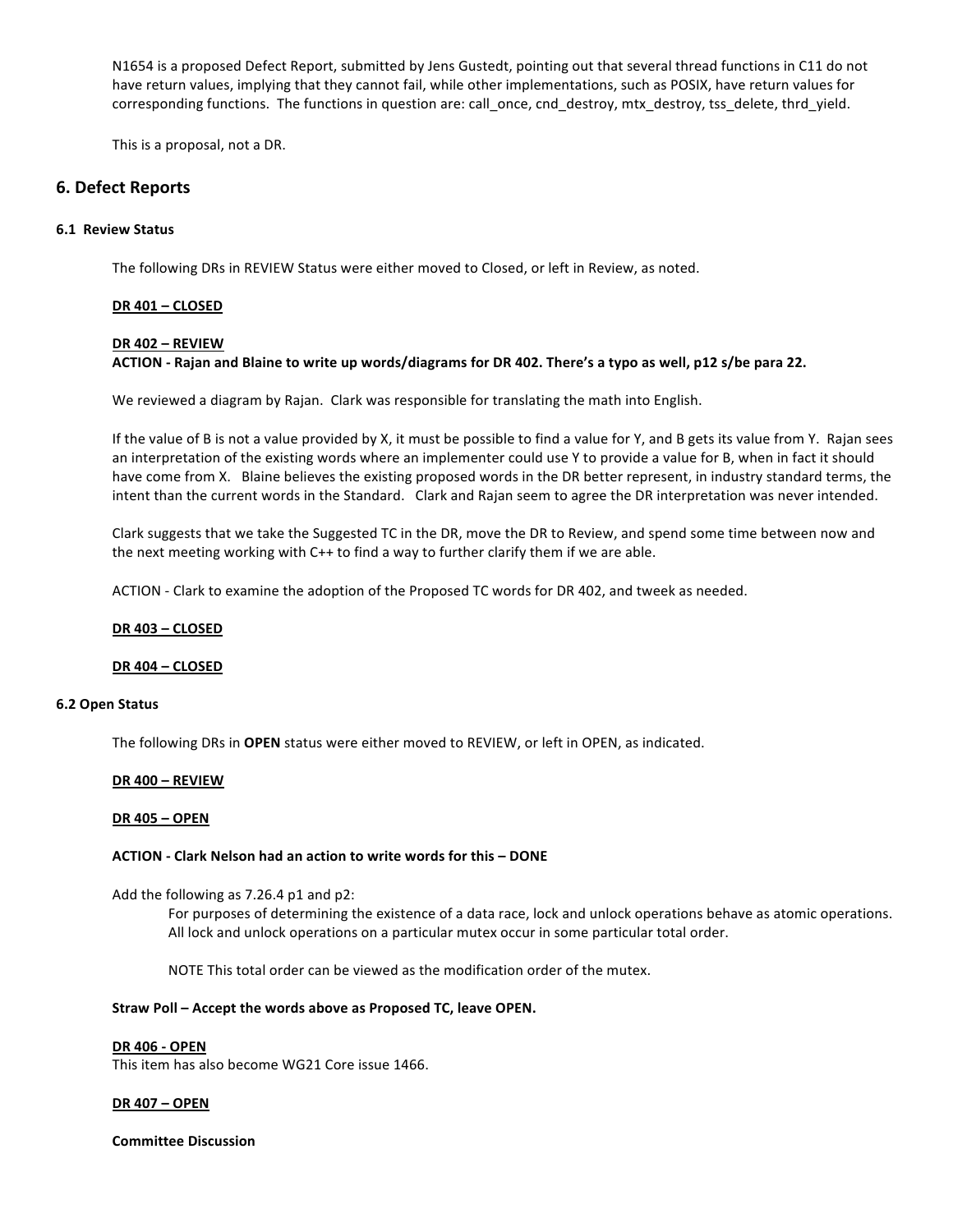This item has also become WG21 Library Issue 2130. Rajan believes we can do the first part of this DR as proposed for 29.3p7. If the first part is accepted, the second part may be redundant. Prosser disagrees, and is not comfortable with dropping the second part.

# ACTION: Rajan to write up with words/diagram for DR 407.

Proposed Resolution: 

After 7.17.3 paragraph 11 add the following:

---

For atomic operations A and B on an atomic object M, if there are memory order seq cst fences X and Y such that A is sequenced before X, Y is sequenced before B, and X precedes Y in S, then B occurs later than A in the modification order of M.

Clark – This is a Library Issue for C++. We might want to liaison with C++ on this. Do we want the corollaries in the C Standard? Once we decide that, we should communicate that to C++.

The first part of the DR seems to be understood. Wait for C++ to make a decision on the issues they have already opened. Leave OPEN.

# **Straw Poll: (13-1-0) YES**

Adopt the words in the Proposed Resolution given above for the first part.

# **Straw Poll: (3-10-3) - NO**

Adopt the following derivatives following 7.17.3

Note that the following derivations do fall through the statement above, and as such, do not need to be stated explicitly: For atomic modifications A and B of an atomic object M, if there is a memory order seq cst fence X such that A is sequenced before X, and X precedes B in S, then B occurs later than A in the modification order of M. For atomic modifications A and B of an atomic object M, if there is a memory order seq cst fence Y such that Y is sequenced before B, and A precedes Y in S, then B occurs later than A in the modification order of M.

#### **DR 408 - OPEN**

#### **Committee Discussion**

This is already Undefined Behavior in C, and the submitter agreed. Add a Committee Response, moved to Ready.

ACTION: Blaine to draft a Committee Response for DR 408

#### **DR 409 - Review**

#### **Feb, 2012 Meeting**

- The committee rejected the Suggested Change in the main body of this defect report.
- The committee considered the following, but rejected it (as just being a restatement of 7.12.1 paragraphs 4 and 5).

If the result overflows, a range error shall occur.

A question arose as to why these range error cases are listed in the individual functions (instead of just being covered by the blanket  $7.12.1$  paragraphs  $4$ ,  $5$ , and  $6$ )

7.12.1 paragraph 1 has the answer:

The behavior of each of the functions in <math.h> is specified for all representable values of its input arguments, except where stated otherwise.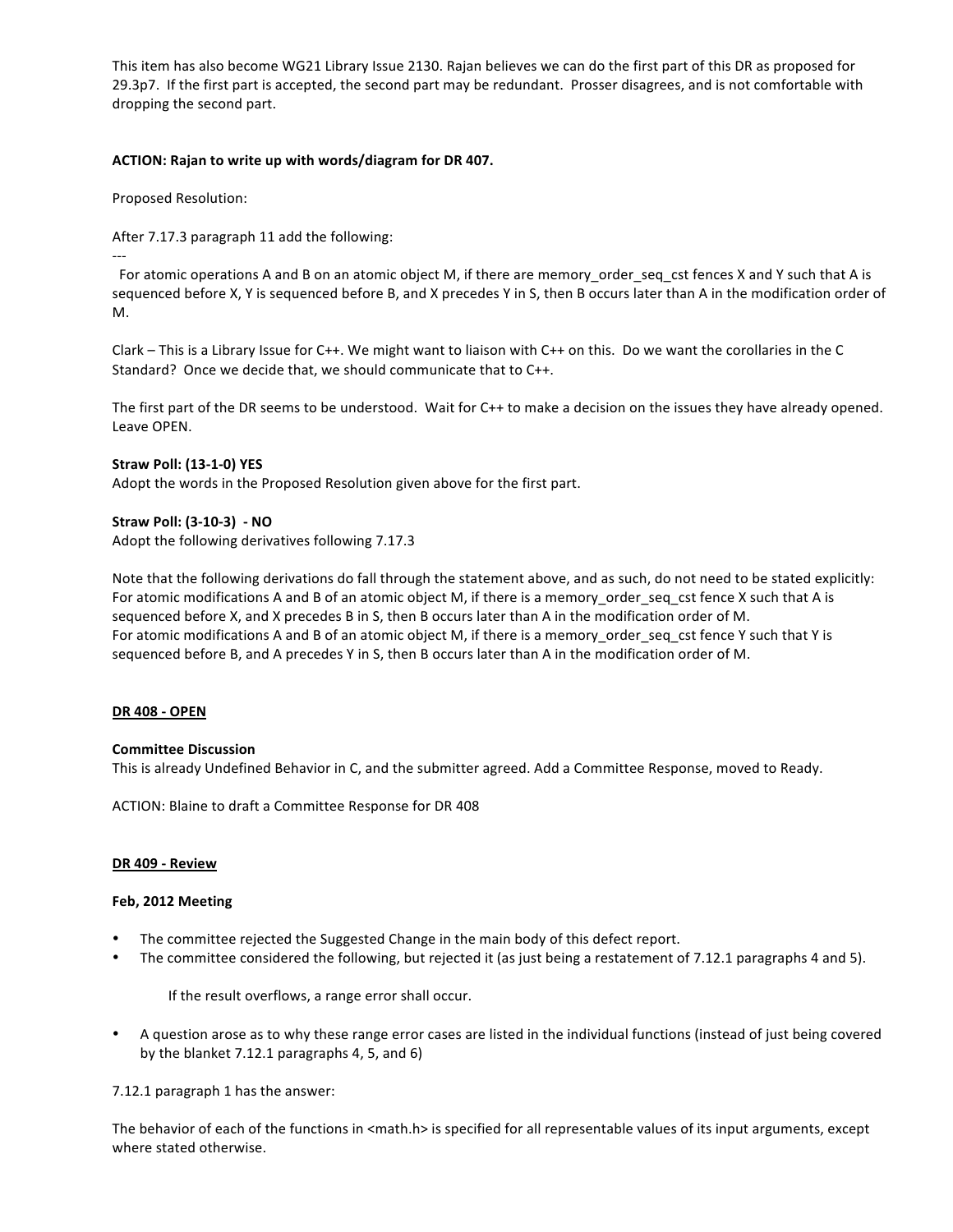- Several other approaches were discussed, without any consensus reached
	- 1. Add a footnote to 7.12.1 paragraph 5, first sentence:

In an implementation that supports infinities, a range error may happen for functions that map an infinity argument into an exact infinity or exact zero result.

2. Add to end of 7.12.1 paragraph 4:

Recommended practice 

In an implementation that supports infinities, a range error should not happen for functions that map an infinity argument into an exact infinity or exact zero result.

3. Add to  $7.12.1$  paragraph 4:

An implementation may define additional range errors, provided that such errors are consistent with the mathematical definition of the function.

#### **Oct 2012 meeting**

#### **Committee Discussion**

Fred wrote a paper, N1629. There are two parts.

1. Fixing a contradiction.

The Committee rejected the words for the Suggested Change in Feb 2012

But, this change looks OK to Jim Thomas. Break out 1-5, 10-12, as OK, Rajan disagrees. This change leaves infinity out for those who treat infinity as too large. Making this change will create work for implementers. Jim's fine reading of the definition range error 7.12.1;p4 of would indicate infinity is excluded, thus no change is needed.

2. Taking care of infinity.

Implemented defined, or undefined. Rajan would prefer to see undefined behavior, so that implementers don't have to document the feature. Make it 'bounded' undefined behavior. That does not solve the problem, because it can still trap. Also, 'bounded' applies to Annex L. Not an option.

#### ACTION: Fred to write up words as a proposed Record of Response - DONE

Fred's words follow:

Some on the committee believe that there is a contradiction. However, no agreement could be reached on how to fix it.

Making the behavior implementation defined for infinity arguments requires implementers to document their behavior and some implementers do not wish to do that documentation.

Some on the committee believe that  $exp(+infinity)$  being a range error is prohibited and is a bug in those implementations that treat it as such.

 $exp(+infinity)$  is +infinity. Since the input +infinity is representable, then the output +infinity is representable in an object of the specified type. By, 7.12.1#4, a range error has not happened.

Also, by 7.12.1#5, since the result is not finite, a range error has not happened.

A number of folks expressed concern over these words, by they are left to the Maintainer of the Defects to rework if needed.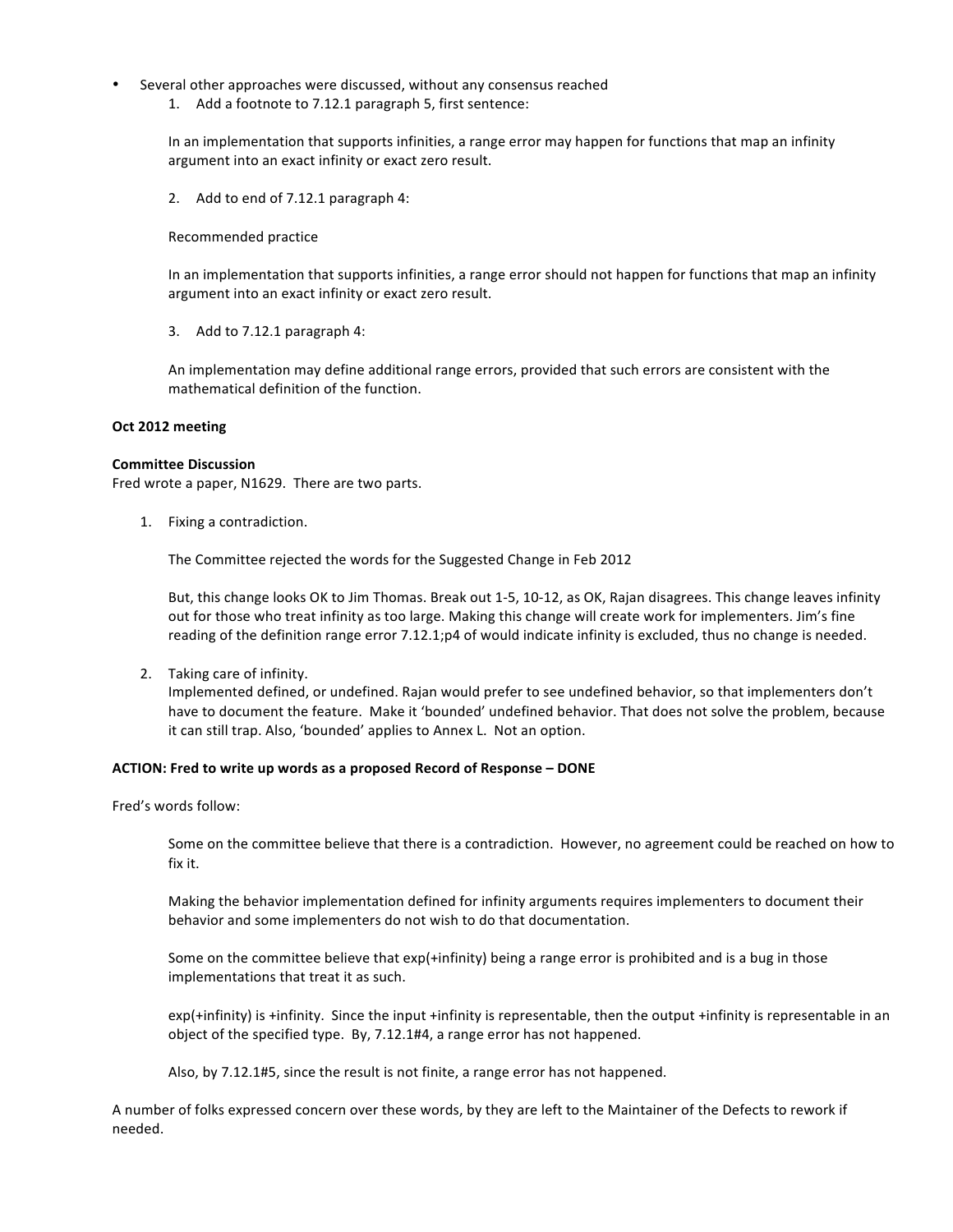Fred presented another possible solution using 'unspecified', that would not require implementers document anything. Jim opposes this, since we had already decided yesterday that the existing words are correct, and no change is needed. There is no consensus to adopt Fred's new proposal.

Leave OPEN.

#### **DR 410 - Review**

Clark sees no reason to impose consistency between these two functions. They work differently

This DR has a Proposed technical Corrigendum

In 7.12.6.5 paragraph 2, change the last sentence to:

If the correct value is outside the range of the return type, the numeric result is unspecified and a domain error or range error may occur.

**Straw Poll: Move to Review? No Objection.** 

**DR 411** – CLOSED and published as a TC.

#### **DR 412 - REVIEW**

#### **Feb 2012 Meeting**

#### **Proposed Technical Corrigendum**

In 6.10.1p6, change:

Only the first group whose control condition evaluates to true (nonzero) is processed.

to:

Only the first group whose control condition evaluates to true (nonzero) is processed; any following groups are skipped and their controlling directives are processed as if they were in a group that is skipped.

#### **DR 413 - OPEN**

#### *Feb 2012 Meeting*

#### *Committee Discussion*

- It was noted that this is basically the same issue as dr 253.
- The following was proposed, but there was no consensus for adoption.

The initialization shall occur in initializer list order, each initializer provided for a particular subobject overriding any previously listed initializer for the same subobject <sup>151)</sup>. Subsequently, all subobjects that are not initialized explicitly previously shall be initialized implicitly the same as objects that have static storage duration.

#### **Oct 2012 Meeting**

#### **Committee Discussion**

Blaine believes the Standard is clear as written. Does anyone else read it differently? Clark believes there is some ambiguity. The intent for the value given in the example is 42. Rajan expected 0. It seems that we did not nail down words in the beginning to make it clear. Does anybody depend on '0' – not likely? This is really an edge case. If we make a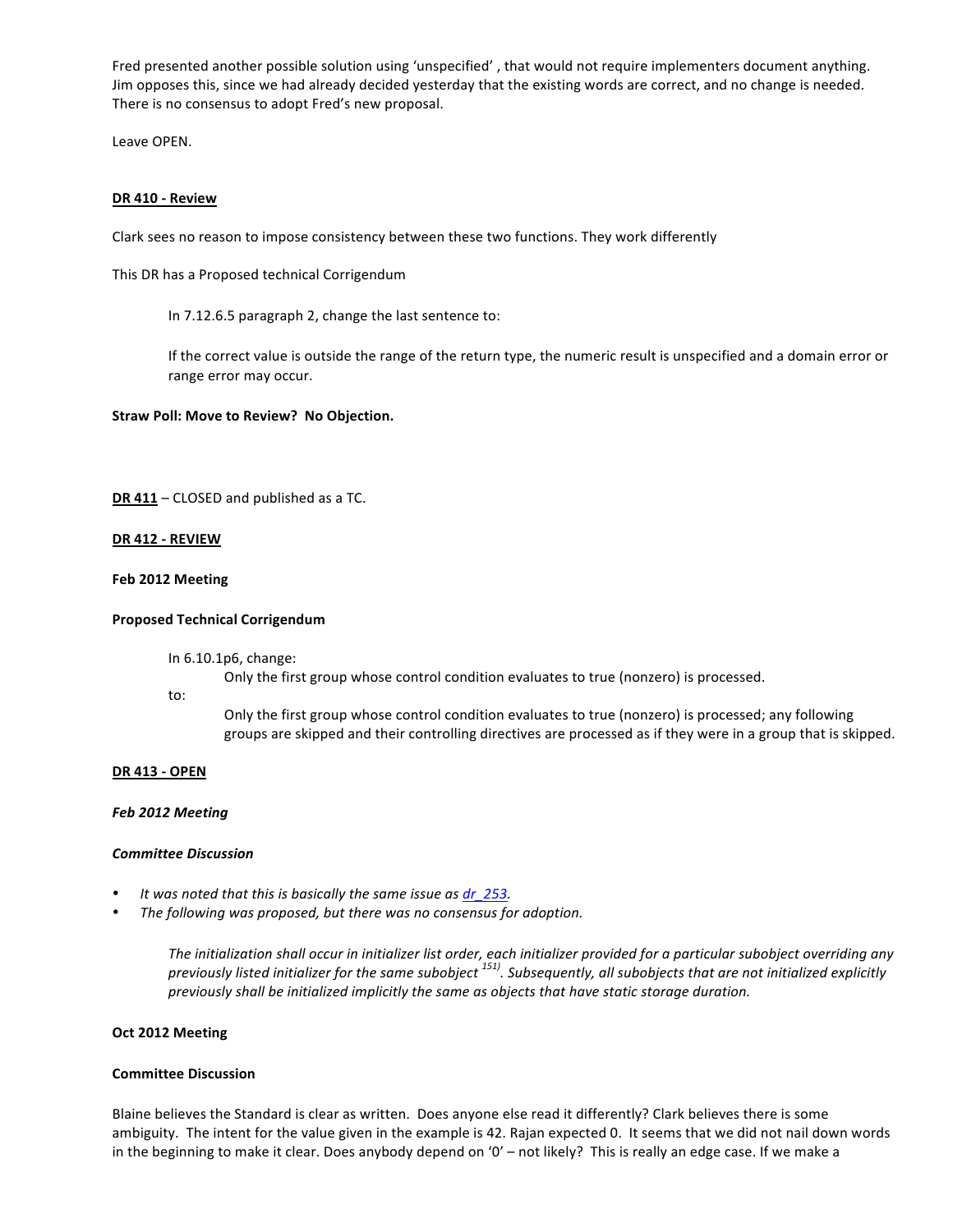clarification, it's not likely we will get anybody upset. Adding an example would be non-normative. It's also likely that the proposed new text can also be misread. GCC also gives '0'.

ACTION: David Keaton to draft words for DR 413. DONE - N1659

From David's example, what does 'maximally-enclosing' mean? It's not a defined term in the Standard?

Make the 'new footnote' part of the normative proposed text in place of the 'maximally-enclosing'.

ACTION – Dave K to update N1659 (not yet published). - DONE

Dave Prosser does not see how the new proposed text clarifies the initial question asked – which sub-object is being initialized? Back to the kitchen.

Updated N1659:

#### *Committee Discussion*

6.7.9 paragraphs 17-18 specify that each designator list affects only the smallest subobject to which the designator list refers. As a result, the second clause of paragraph 19 occurs once for the greater object as a whole, filling in only those parts of the whole object that were never initialized explicitly.

There was ongoing discussion of the Proposed TC, which will result in more changes. Will not solve today, table for now.

Leave OPEN.

#### **DR 414 (N1614)**

#### **Suggested Technical Corrigendum**

Change 7.26.1 paragraph 5 to 

The enumeration constants are

#### **mtx\_plain**

which is passed to mtx\_init to create a mutex object that does not support timeout;

Change 7.26.4.2 paragraph 2 to

The **mtx\_init** function creates a mutex object with properties indicated by type, which must have one of the these values:

#### **Committee Discussion**

This is a simple set of typos. Accept the suggested TC. Move to Review.

#### **Proposed Technical Corrigendum**

Change 7.26.1 paragraph 5 to 

The enumeration constants are

**mtx\_plain**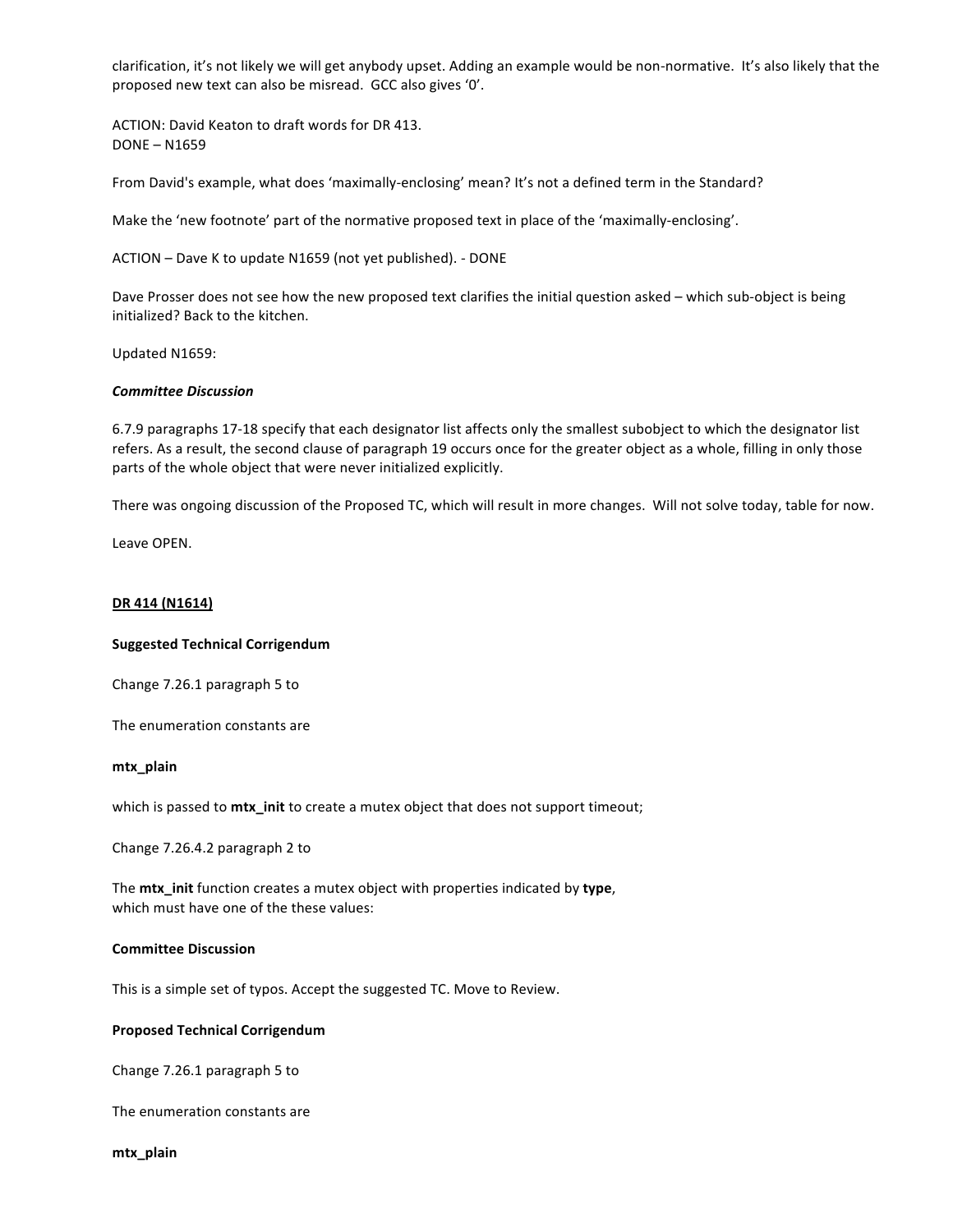which is passed to mtx\_init to create a mutex object that does not support timeout;

Change 7.26.4.2 paragraph 2 to

The **mtx** init function creates a mutex object with properties indicated by type, which must have one of the these values:

#### **DR 415 (N1614) - Review**

#### **Summary**

The undefined behavior defined in paragraph 6 of 6.5.5 is missing in J.2 and should be added.

#### **Suggested Technical Corrigendum**

Add a bullet with the following text to J.2 after bullet 45

If the quotient **a/b** is not representable, the behavior of both **a/b** and **a%b** is undefined (6.5.5).

#### **Committee Discussion**

This is just an editorial miss, and should be corrected. Adopt the Suggested Technical Corrigenda as Proposed Technical Corrigendum and move to Review.

#### **DR 416 (N1627) - OPEN**

#### **Committee Discussion**

We should look at this in unison with DR 424 (N1651), since they address the same basic issues, i.e. underspecification of threads features in the C11. Basically, C11 assumes that the reader already understands pthreads, otherwise the reader is basically lost. Tom is running the papers by Pete Becker to get some feedback. N1651 is a more thorough paper is addressing the issues.

Becker responded; see SC22/WG14 message 12813.

The DRs are basically about underspecification. It was the Committee intent to make it the specification very limited. Those who understand pthreads or Windows threads can work with the specification as is. The suggest changes in both DRs are really a proposal for a revision to the Standard, rather than a DR.

#### **DR 417 (N1628) - REVIEW**

#### **More missing items in Annex J**

#### **Committee Discussion**

Same as an earlier item, editorial misses of items to add to Annex J. Adopt the Suggested Change as Proposed, move to Review.

#### **DR 418 (N1633) – REVIEW**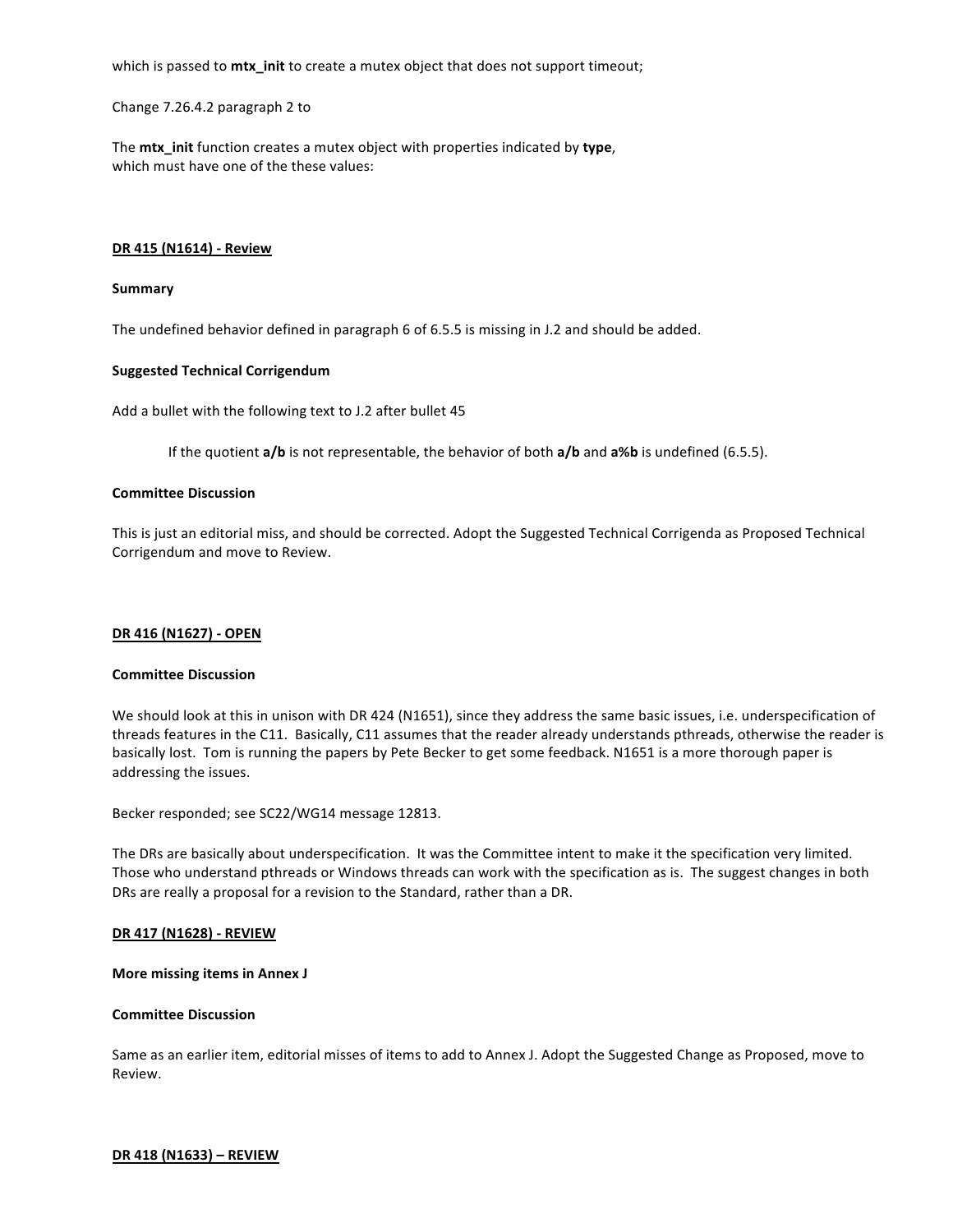#### **Committee Discussion**

Unless stated otherwise, if the argument is a NaN, the result is a NaN, and there is no floating point exception. Are these in the 'stated otherwise' category? There is no Suggested Technical Corrigenda. It's not clear that there's a problem here, as the existing words seem to be clear. Is anyone getting this confused? Unknown. Remove the source of the confusion, the parenthetical comment. Rajan disagrees. Removing it make it more confusing. Add explicit? Preference is leaning to making NO change. That's OK w/Fred. F.10;p11 takes precedence. Returns a Nan, which does not preclude it from returning the same NaN.

Second part is taken care of by the first. No Change. Move to Review

#### **DR 419 (N1635) - OPEN**

#### **Committee Discussion**

#### **Suggested Technical Corrigendum**

7.17.1 add a new paragraph after paragraph 5:

It is unspecified whether any generic function declared in stdatomic.h is a macro or an identifier declared with external linkage. If a macro definition is suppressed in order to access an actual function, or a program defines an external identifier with the name of a generic function, the behavior is undefined.

#### J.2 add:

The macro definition of a generic function is suppressed in order to access an actual function (7.17.1)

These words allow it to work. Jim – why not just call them macros? Would that confuse them with 'generic macros'? 'type generic macros'? The proposed words allow for a lot of flexibility. However, they do not really define anything. Adopt Suggested as Proposed, keep OPEN.

#### **DR 420 (N1647) - REVIEW**

#### **Committee Discussion**

Add Joseph's words (12778) to the discussion.

Regarding N1647, the second form of for-statement is \*not\* "Obviously" a typo. The syntax for "declaration", in 6.7 paragraph 1, includes an optional init-declarator-list and a trailing semicolon. It's the proposed change that fails to conform to existing practice.

Use the above as a response, move to Review.

#### **DR 421 (N1648) - OPEN**

**Committee Discussion**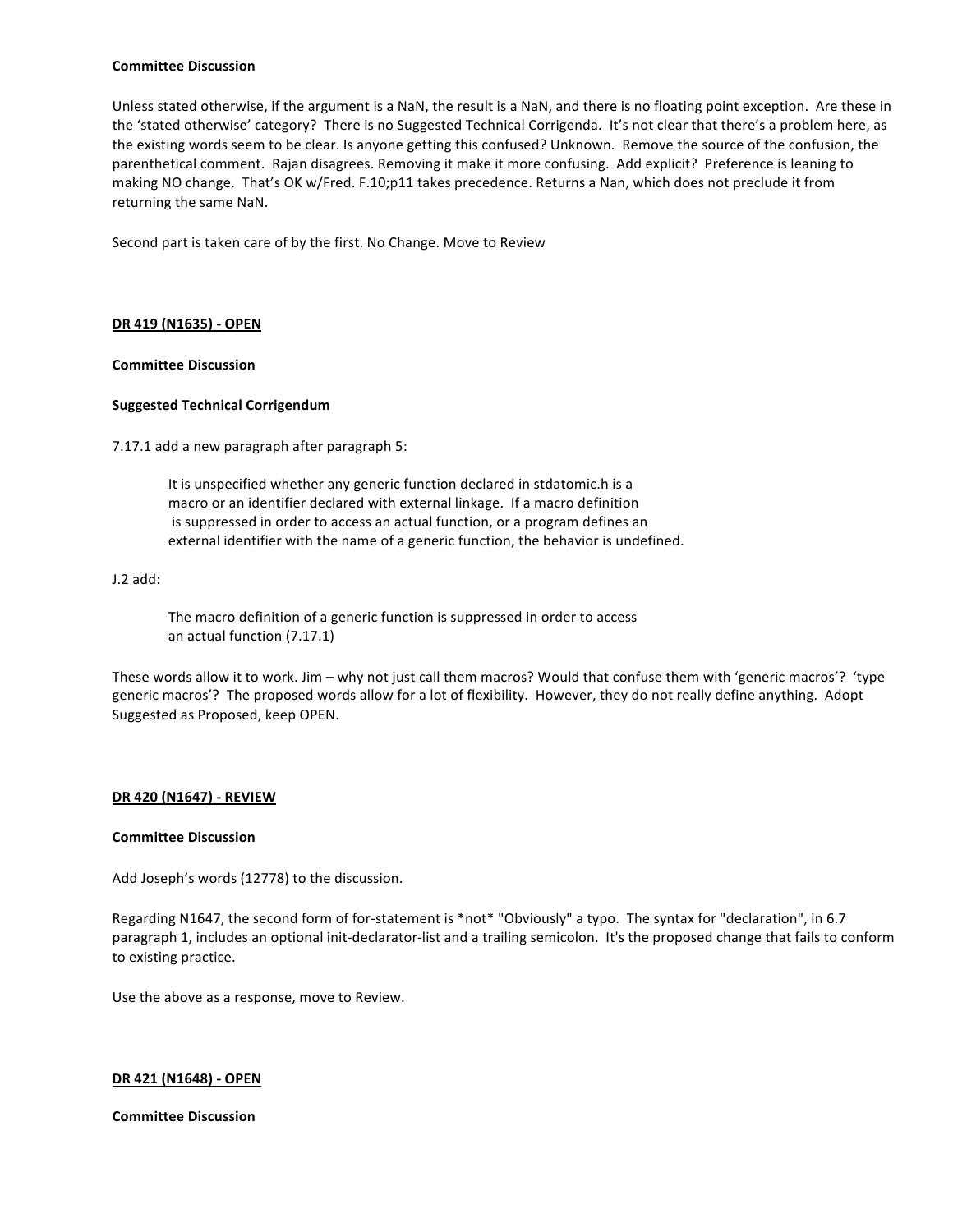Clark believes the intent of the Standard is exactly what it says, because different architectures have different conventions. It is not an oversight, as the DR suggests. It could be argued that this is a proposal, not a DR.

#### **DR 422 (N1649) – OPEN**

#### **Committee Discussion**

The current version of the standard doesn't specify to which value an atomic object should be initialized if it is initialized by default. 

Are atomic qualified ints treated the same as normal ints, i.e. all are initialized to '0', atomic qualified or not?

The DR is requesting a change, that has a big impact on the model. It's really a proposal.

#### **DR 423 (N1650) - OPEN**

Issue: The dealing of rvalues with qualified types is largely underspecified in all versions of the C standard. This didn't surface as a problem until C11, since until then the type of an expression was not observable but only its value.

#### **Committee Discussion**

This paper is new enough that a thorough examination of its contents has not been made. It's not clear whether it's a DR or a proposal. If implementers don't know what to do, it's a defect. We really need more time to examine this. Dave Prosser - there are inherent problems with what the Standard says now. Handling of the atomic type qualifier may be the most likely defect, if there is one.

Leave OPEN.

#### **DR 424 (N1651) – OPEN**

Section 7.26.6 "Thread-specific storage functions" of C11 is severely underspecified since it uses terms that are not introduced (so far) in the context of C. This is really a pity, since POSIX also has pthread\_key\_t that is completely feature equivalent and for which the specification is much more complete.

# **Committee Discussion**

Tied to DR  $416 -$  See discussion there.

Leave OPEN

#### **DR 425 (N1653) – OPEN**

Section 6.2.4 in p4 and p5 requires implementation defined behavior for accessing objects with thread local or automatic storage from different threads than where they are defined. No such mention is done for objects with *temporary lifetime* in p8. Can they be accessed by other threads? Is this property handled similar to the property for automatic storage duration? Or should this simply be forbidden?

#### **Committee Discussion**

Is there any way to access such an object? 6.2.4;p8 says it has automatic storage duration. So, this is not a defect.

Leave OPEN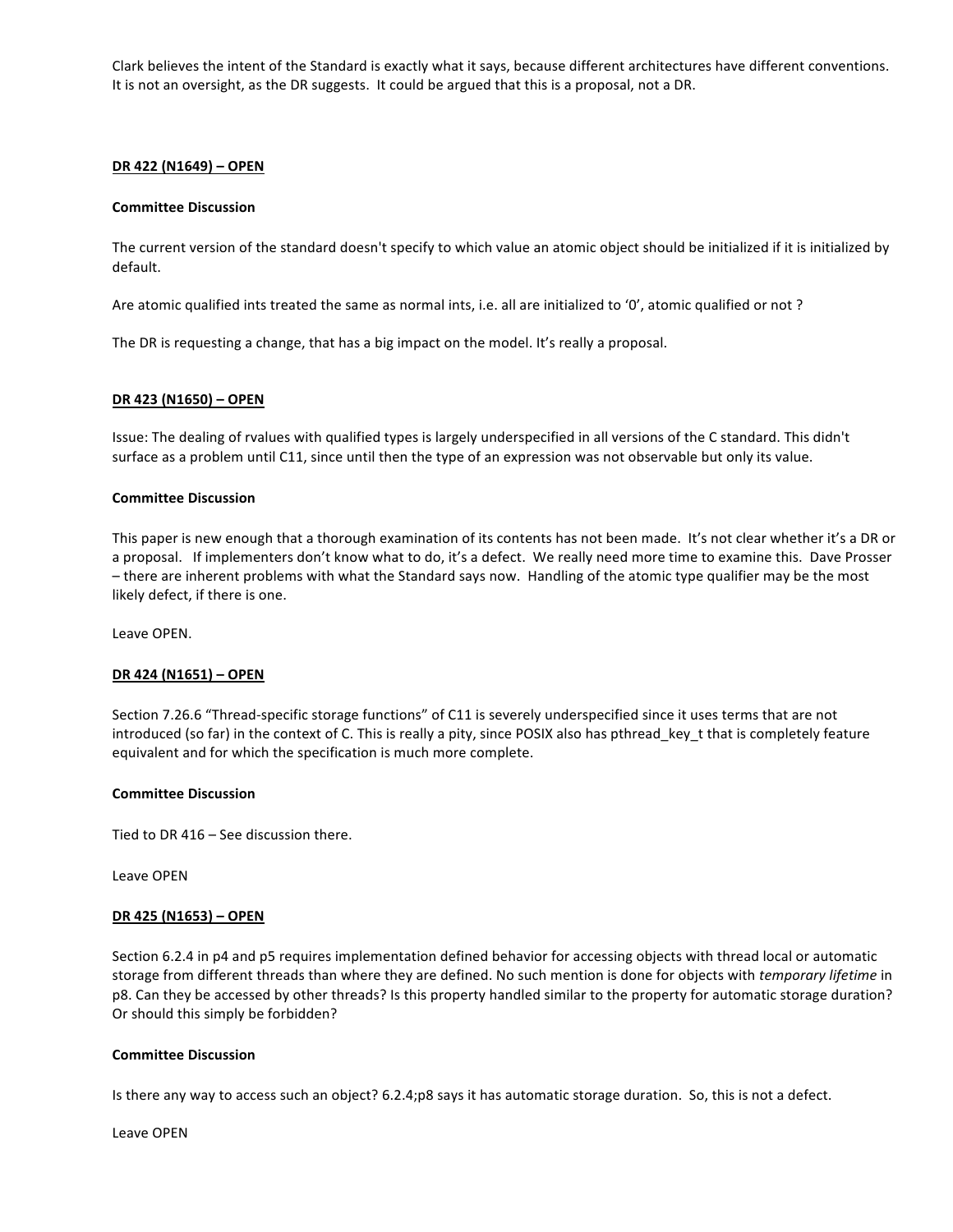# **7. Resolutions**

# **7.1 Review of Decisions Reached**

#### **7.2 Review of Action Items**

ACTION: Clark Nelson to write up some new words for DR 405. DONE

ACTION: Clark Nelson to check with Hans Boehm to see it there was any discussion in WG21 (C++) on DR 406, and what, if any, resolution was reached. DONE

ACTION: Clark Nelson to check into the status of the concepts in DR 407 within WG21. DONE

ACTION: Clark Nelson to follow the disposition of N1634 in WG21 (N3433) and report such back to WG14.

ACTION: Robert Secord to make the agreed to changes to N1624 for the next mailing.

ACTION: A small editing group review the edits made to N1624. The editing group will consist of:

John Benito **Blaine Garst** David Keaton Dave Prosser Clive Pygott Robert Secord Willem Wakker Douglas Walls

ACTION: Convener to either send the reviewed document to SC22 for PDTS Ballot, or not, as appropriate.

ACTION: Clark Nelson to examine the adoption of the Proposed TC words for DR 402, and revise as needed.

ACTION: Convener to communicate discussion of submitted Defect Reports to the submitters.

# **8. Thanks to Host**

The Committee expressed its thanks to Clark Nelson and Intel for hosting this meeting in Portland, Oregon.

# **9. Adjournment**

Adjourned at 13:36, PDT, Thursday, 10/25/2012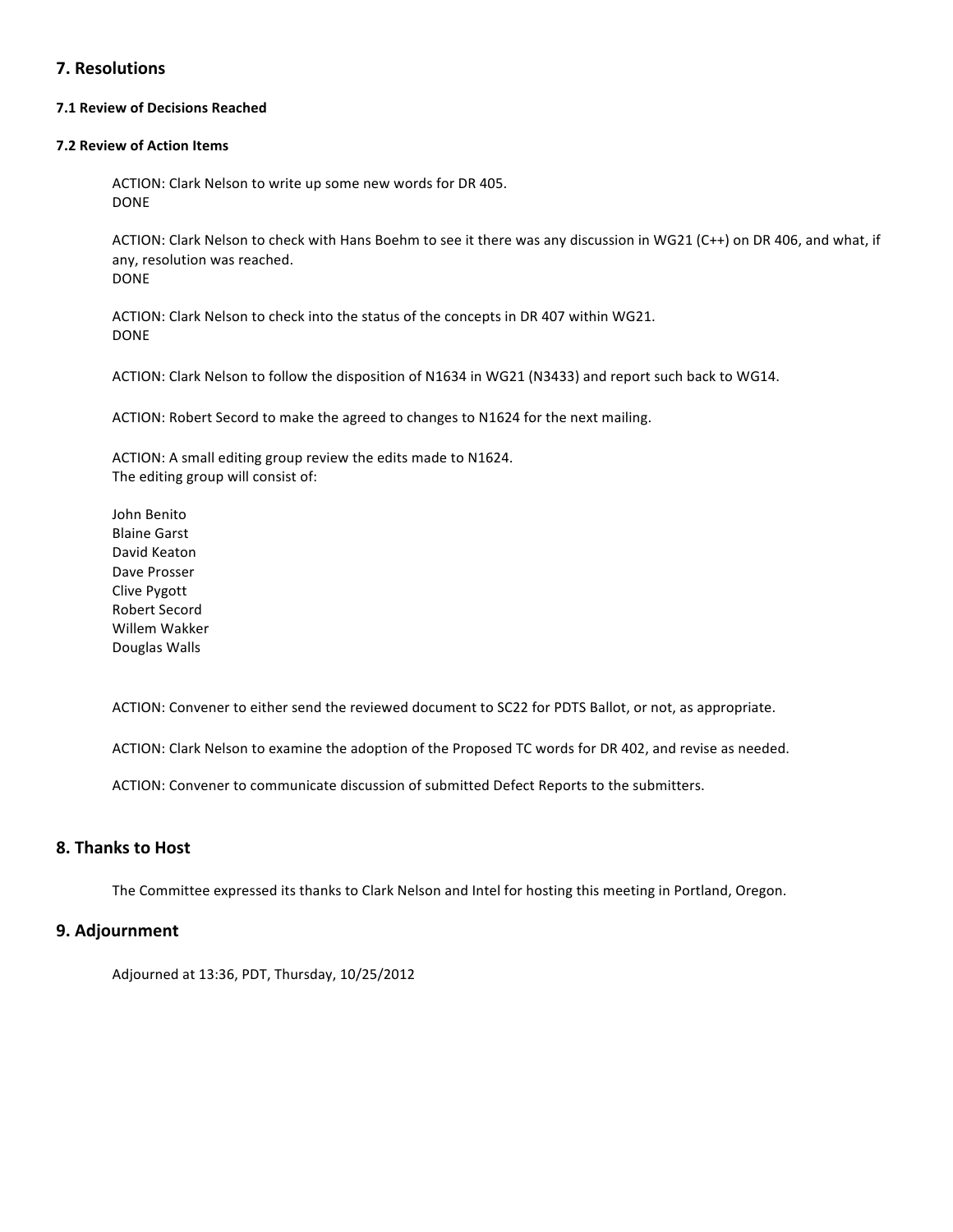**INCITS PL22.11/12-00002 Reply To The Attention Of: Barry Hedquist PL22.11 Secretary Email: beh@peren.com**

# **PL22.11 TAG Meeting Minutes (Draft) 23 October, 2012 Doubletree by Hilton Hotel Portland Portland, Oregon**

Meeting convened on October 23, 2012, at 4:15 pm by PL22.11 Chair, David Keaton.

#### **Attendees**:

| <b>Voting Members:</b> |                                             |                    |
|------------------------|---------------------------------------------|--------------------|
| Name:                  | Organization:<br>P - Primary, A - Alternate | <b>Comments</b>    |
| Dave Prosser           | Bloomberg - P                               |                    |
| John Benito            | Blue Pilot - P                              |                    |
| Jim Thomas             | Blue Pilot $-A$                             |                    |
| David Keaton           | CMU/SEI/CERT - P                            | PL22.11 Chair      |
| Robert Seacord         | CMU/SEI/CERT - A                            |                    |
| Daniel Plakosh         | CMU/SEI/CERT - A                            |                    |
| Roger Scott            | Coverity - P                                |                    |
| P. J. Plauger          | Dinkumware, Ltd - P                         |                    |
| Rajan Bhakta           | $IBM - P$                                   |                    |
| <b>Clark Nelson</b>    | Intel - A                                   |                    |
| John Parks             | $Intel - P$                                 |                    |
| Clive Pygott           | LDRA - P                                    |                    |
| Mike Hennell           | LDRA - A                                    |                    |
| Douglas Walls          | Oracle - P                                  | PL22.11 IR         |
| <b>Barry Hedquist</b>  | Perennial - P                               | PL22.11 Secretary  |
| Tom Plum               | $Plum Hall - P$                             |                    |
| <b>Bill Seymour</b>    | Seymour - P                                 |                    |
| Fred Tydeman           | Tydeman Consulting - P                      | PL22.11 Vice Chair |
| <b>Blaine Garst</b>    | Self                                        |                    |

# **1. Approval of Agenda**

Revisions to Agenda: None

Added Items: None

Deleted Items: None

Agenda approved by unanimous consent. (Garst/Tydeman)

# 2. Approval of Previous Minutes (PL22.11/12-001)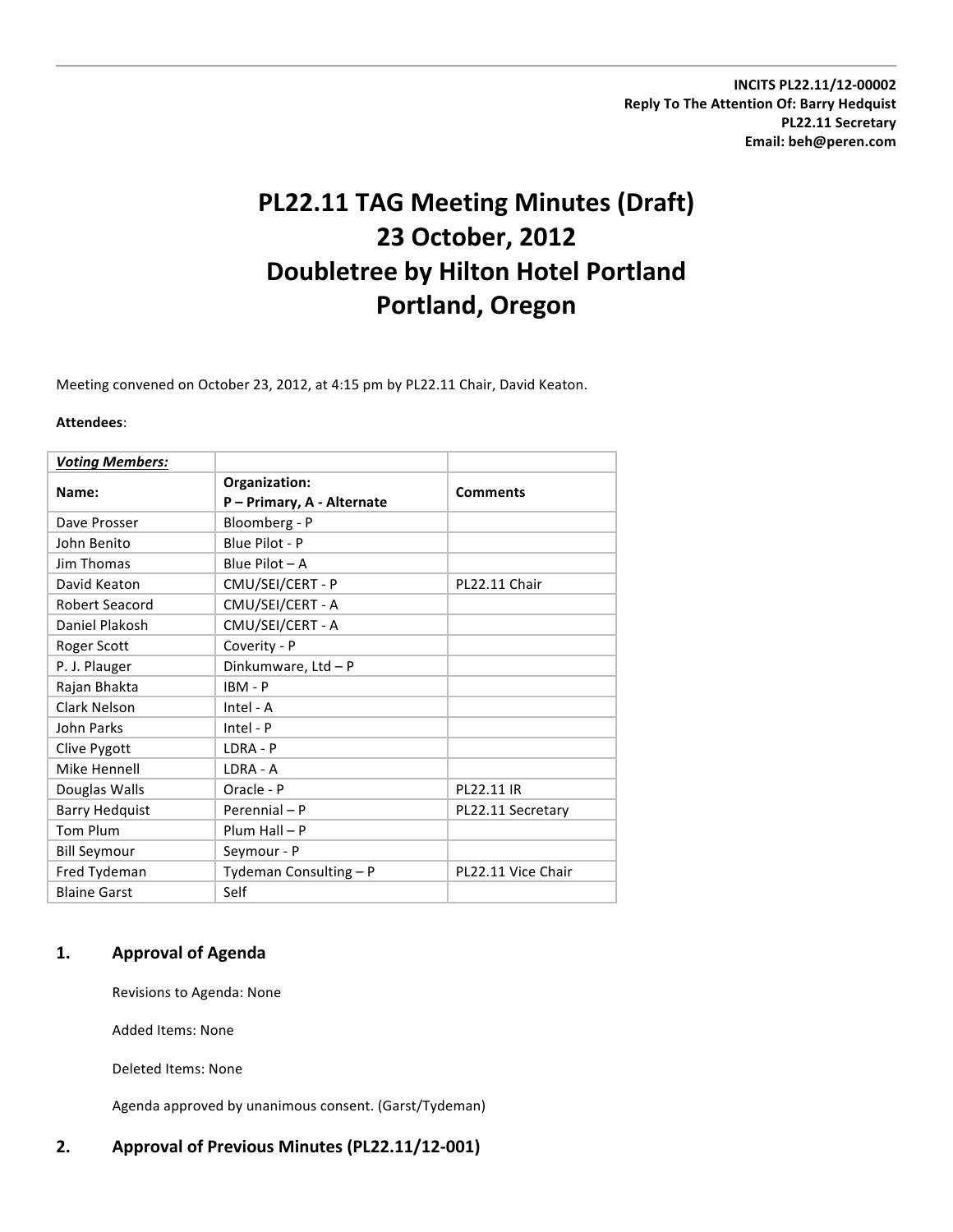Minutes were modified per editorial changes and approved by unanimous consent. (Hedquist/Benito) 

# **3.** Selection and Review of US Delegation.

Motion: The US delegation for WG14 meetings during 2013 will be all members and alternates for PL22.11 with the exception of JTC1 Officers and INCITS Secretariat Ex Officio members. (Walls/Keaton).

Motion approved by Unanimous Consent.

# **4. INCITS Anti-Trust Guidelines**

We viewed the slides located on the INCITS web site. http://www.incits.org/inatrust.htm

# **5. INCITS** official designated member/alternate information.

Be sure to let INCITS know if your designated member or alternate changes, or if their email address changes. Send contact info to Lynn Barra at ITI, Ibarra@itic.org.

# **6. Identification of PL22.11 Voting Members (Tydeman)**

See attendance list above. 14 PL22.11 voting members participated out of 16.

- **6.1 PL22.11 Members Attaining Voting Rights at this Meeting** Bloomberg
- **6.2 Prospective PL22.11 Members Attending Their First Meeting** None

# **7. Members in Jeopardy**

- **7.1** Members in jeopardy due to failure to return Letter Ballots. None
- **7.2 Members in jeopardy due to failure to attend Meetings.** None
- **7.3 Members who lost voting rights attending this meeting.** None

# **8. New Business**

# **8.1 US Position: Systematic Review ISO/IEC TR 24731-1:2007, ISO/IEC TR 18037:2008 and ISO/IEC TR24732:2009.**

Three Technical Reports are in Systematic Review. PL22.11, US TAG to SC22/WG14, needs to make a recommended US Position to the INCITS/EB for each TR listed below.

# RESOLUTION #1: PL22.11, the US TAG to SC22/WG14, APPROVES the following answers to the Systematic Review Questions for TR 24731-1:2007; TR 18037:2008 and TR 24732:2009.

# **ISO/IEC TR 24731-1:2007, Extensions to the C Library - Part 1: Bounds Checking Interfaces**

1. Recommended action? Withdraw Comment: ISO/IEC TR24731-1:2007 was incorporated into the latest revision to ISO/IEC 9899:2011.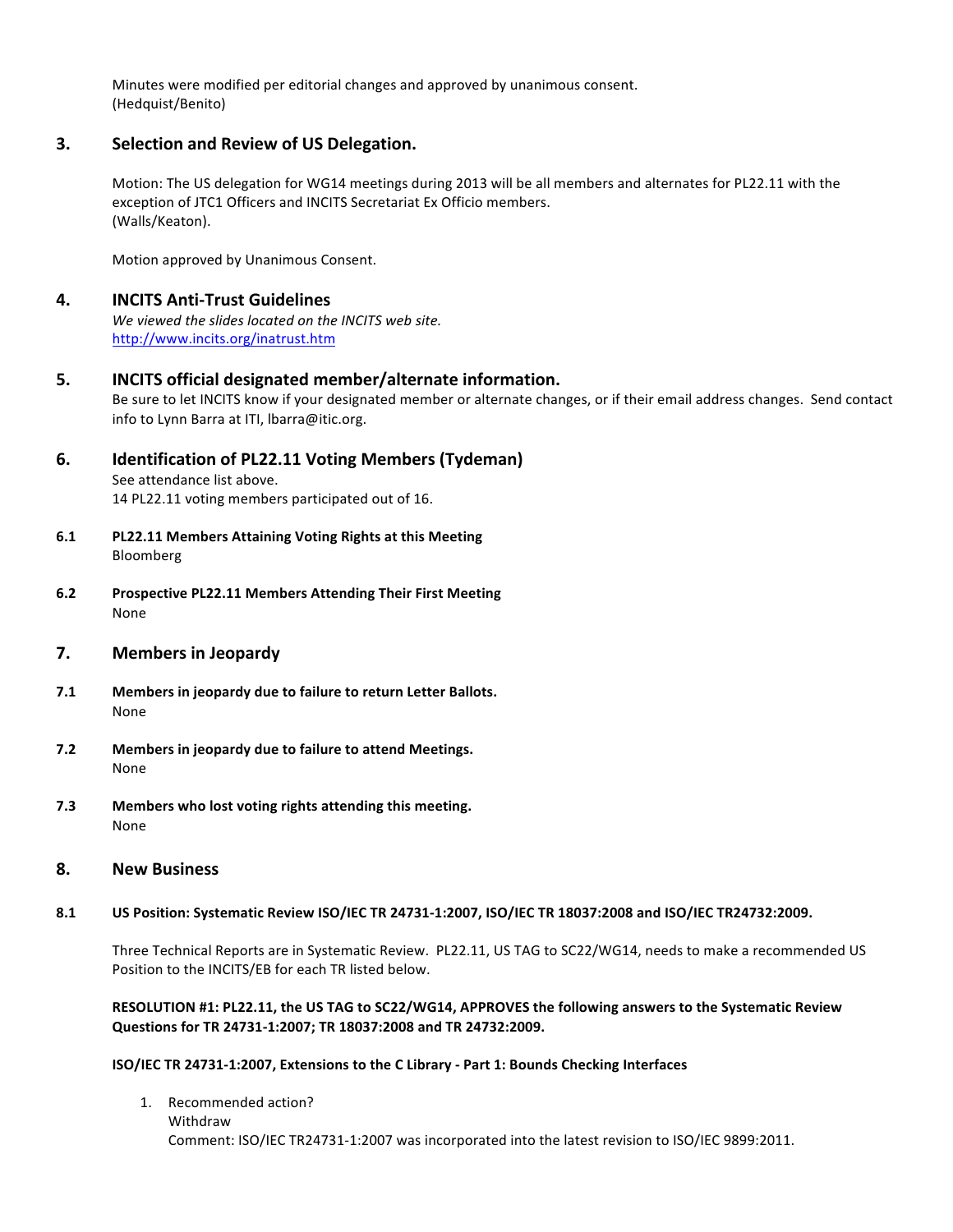- 2. Has this International Standard been adopted or is it intended to be adopted in the future as a national standard or other publication? NO
- 3. Is the national publication identical to the International Standard or was it modified? N/A
- 4. Is this International Standard used in your country without national adoption or are products used in your country based on this standard? YES
- 5. Is this International Standard, or its national adoption, referenced in regulations in your country? NO

# **ISO/IEC TR 18037:2008, Extensions to support embedded processors.**

- 1. Recommended action? Confirm
- 2. Has this International Standard been adopted or is it intended to be adopted in the future as a national standard or other publication? NO
- 3. Is the national publication identical to the International Standard or was it modified? N/A
- 4. Is this International Standard used in your country without national adoption or are products used in your country based on this standard? YES
- 5. Is this International Standard, or its national adoption, referenced in regulations in your country? NO

# **ISO/IEC TR 24732:2009, Extension for the programming language C to support decimal floating-point arithmetic.**

- 1. Recommended action? Confirm
- 2. Has this International Standard been adopted or is it intended to be adopted in the future as a national standard or other publication? NO
- 3. Is the national publication identical to the International Standard or was it modified? N/A
- 4. Is this International Standard used in your country without national adoption or are products used in your country based on this standard? YES
- 5. Is this International Standard, or its national adoption, referenced in regulations in your country? NO

Discussion: If TR24731-1 is not withdrawn, there will be two ISO/IEC documents addressing the same technical material, requiring the maintenance of both documents, creating confusion in the market.